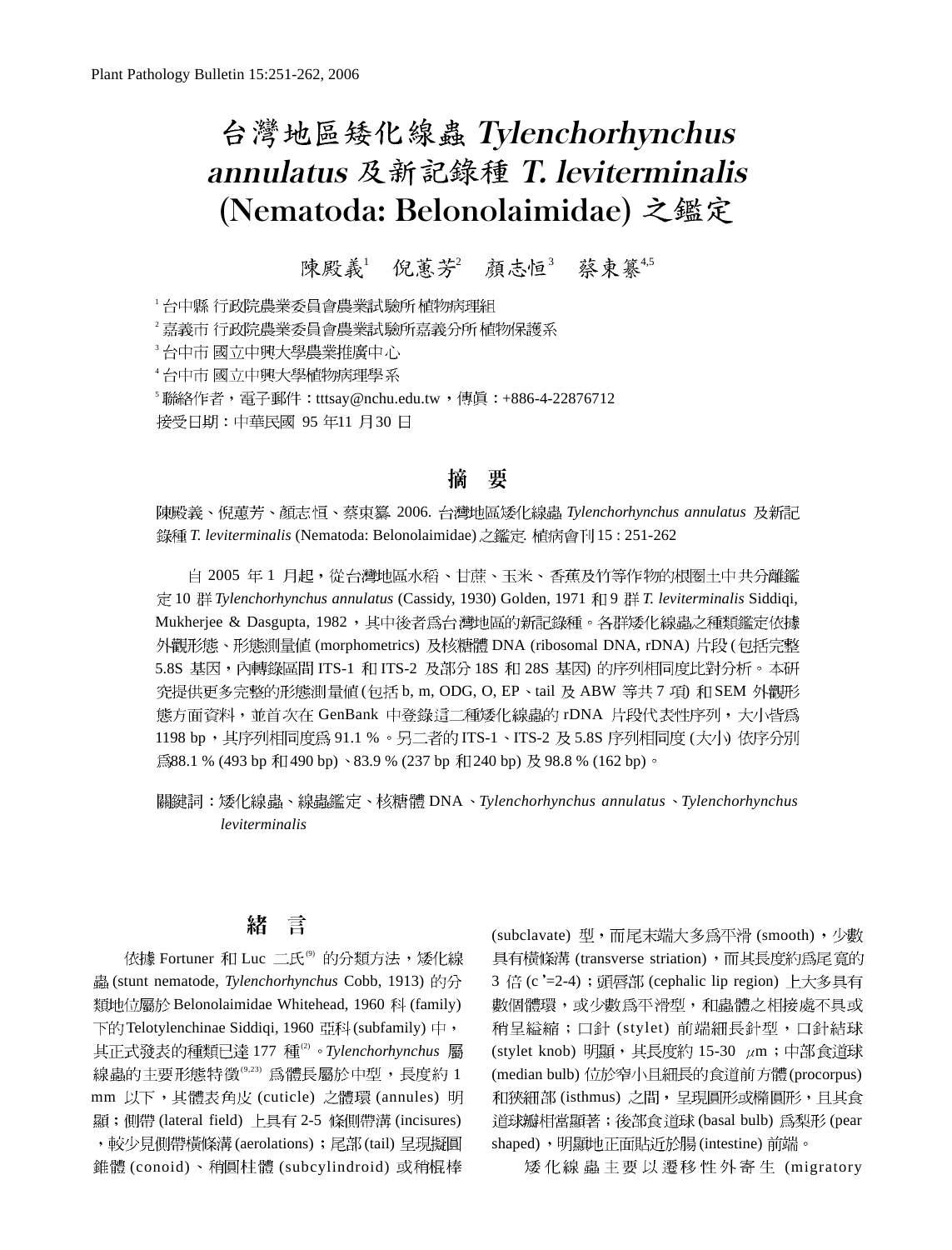ectoparasitic) 的方式,以口針刺吸寄主植物根毛附近及 延長部的表皮細胞,造成根系組織表面局部壞疽和生 長停止,以致植株根群減少,地上部葉片黃化及生長 (1,17,20,21) *T. annulatus* (Cassidy, 1930) Golden, 1971 (= T. martini Fielding, 1956) 的模式產地 (type locality) 為美國夏威夷群島的 Kailua 地區,模式寄主 (type habitat) 為甘蔗, 而其前期作物為水稻(21)。T. annulatus 在熱帶及亞熱帶地區廣泛分佈,其寄主作物種類眾 多,但以甘蔗、水稻及禾草(grasses) 等作物為主。T. *leviterminalis* Siddiqi, Mukherjee & Dasgupta, 1982 (= *T. crassicaudatus leviterminalis* Siddiqi, Mukherjee & Dasgupta, 1982)<sup>(23)</sup> 的模式產地為印度西孟加拉 (West Bengal) 地區的 Chandan Nagar, 其模式寄主為香蕉 (*Musa paradisiacal*), 另外在芒果 (mango, *Mangifera indica* L.) 和 Jackfruit (*Artocarpus integrifolia* L.) 的根圈 土中亦可分離到該種線蟲(22),至於其危害情形則尙無 報導。

截至目前, 台灣地區已記錄之矮化線蟲種類有 T. *nudus* Allen, 1955 *T. annulatus T. cylindricus* Cobb, 1913 等 3 種(12,16,26), 其寄主作物分別為甘蔗、水稻及棉 等, 而其中有關 T. nudus 的鑑定依據只有圖片及形態 描述,未記錄相關形態測量之數據資料。另香蕉園中 亦曾分離到矮化線蟲,但未鑑定種類(15)。西元 1970 年 3月至1971年12月,黄氏等(13)於全台各地的糧食、 雜糧、特用、蔬菜、果樹及花卉等作物上皆可普遍地 分離到矮化線蟲,但同樣地並未進行種類鑑定。自

表一、供試矮化線蟲(*Tylenchorhynchus* spp.) 群之來源 Table1. The sources of stunt nematodes investigated

2005年1月起,本文作者陸續從全台各地共分離到19 群矮化線蟲,經以光學和掃描電子顯微鏡(SEM)的形 態觀察、形態測量値 (morphometrics) 比對及核糖體 DNA (ribosomal DNA, rDNA) 片段的鹼基序列相同度值 分析, 共計發現 T. annulatus 和 T. leviterminalis 二種矮 化線蟲,其中後者為台灣地區的新記錄種,茲將鑑定 結果報告如後。

## 材料和方法

矮化線蟲供試群的來源(表一),部分是於稻一期 作或二期作收割後,於每一田區選取相鄰 2-3 株稻叢, 以小鐵鏟挖起後,放入封口袋中。其他供試群為分離 自一年或多年生及管理良好之甘蔗、香蕉及竹園之根 圈土。線蟲分離以改良式柏門氏漏斗分離法進行,所 獲得之線蟲群以 2%福馬林溶液殺死且固定後,置於6 ℃ 冷藏櫃中保存。線蟲體長、體寬或口針長度等的測 量方法,以及種內各群間或種間rDNA片段(包含完整 5.8S 基因和內轉錄區間 ITS-1 和 ITS-2,以及部分 18S 和 28S 基因) 序列的相同度值比較,所採用之分析軟體 和參數設定值同陳氏等<sup>6</sup> 之報告。另線蟲的SEM形態 觀察、線蟲總量DNA抽取、rDNA片段序列之選殖和解 序等均依陳氏等6 之方法。關於此二種矮化線蟲的 rDNA 片段之代表性序列中的 5.8S 基因、ITS-1 及 ITS-2 各別序列區間的推測範圍, 其方法是經由和GenBank *Hirschmanniella oryzae* (Accession No.

| Species           | Code              | of stant homatodos in resugated<br>Host                | Location                                        |
|-------------------|-------------------|--------------------------------------------------------|-------------------------------------------------|
| T. annulatus      | Tann1             | Rice $(\text{K2})$ (Oryza sativa L.)                   | Hukou (湖口), Hsinchu County                      |
|                   | Tann2             | Rice $(\widehat{k}\widehat{a})$ (O. sativa L.)         | Wufong (霧峰), Taichung County                    |
|                   | Tann3             | Rice $(\stackrel{\frown}{k\rightarrow} (O. sativa L.)$ | Yuannli (苑裡), Miaoli County                     |
|                   | Tann4             | Sugarcane (紅甘蔗) (Saccharum officinarum L.)             | Puli (埔里), Nantou County                        |
|                   | Tann5             | Sugarcane (紅甘蔗) (S. officinarum L.)                    | Mingchien (名間), Nantou County                   |
|                   | Tann6             | Sugarcane (紅甘蔗) (S. <i>officinarum</i> L.)             | Luye (鹿野), Taitung County                       |
|                   | Tann7             | Sugarcane (白甘蔗) (S. <i>officinarum</i> L.)             | Luye (鹿野), Taitung County                       |
|                   | Tann <sub>8</sub> | Sugarcane (製糖甘蔗) (S. <i>officinarum</i> L.)            | Chiayi City (嘉義市)                               |
|                   | Tann9             | Sugarcane (製糖甘蔗) (S. <i>officinarum</i> L.)            | Yuanchang $(\vec{\pi},\vec{E})$ , Yunlin County |
|                   | Tann10            | Corn (食用玉米) (Zea mays L.)                              | Shueishang (水上) Chiayi County                   |
| T. leviterminalis | Tlev1             | Banana (北蕉) (Musa spp. cv. 'Pei-chiao')                | Dounan (斗南), Yunlin County                      |
|                   | Tlev <sub>2</sub> | Banana (北蕉) (Musa spp. cv. 'Pei-chiao')                | Chishan (旗山), Kaohsiung County                  |
|                   | Tlev3             | Banana (北蕉) (Musa spp. cv. 'Pei-chiao')                | Jhushan (竹山), Nantou County                     |
|                   | Tlev4             | Banana (北蕉) (Musa spp. cv. 'Pei-chiao')                | Fonglin (鳳林), Hualien County                    |
|                   | Tlev <sub>5</sub> | Banana (芭蕉) (Musa spp. cv. 'Ba-chiao')                 | Chiayi City (嘉義市)                               |
|                   | Tlev <sub>6</sub> | Sugarcane(紅甘蔗) (S. officinarum L.)                     | Tianjung (田中), Changhua County                  |
|                   | Tlev7             | Sugarcane(白甘蔗) (S. officinarum L.)                     | Luye (鹿野), Taitung County                       |
|                   | Tlev <sub>8</sub> | Bamboo (麻竹) (Bambusa spp.)                             | Chiayi City (嘉義市)                               |
|                   | Tlev9             | Bamboo (麻竹) (Bambusa spp.)                             | Douliou $(\pm \pm \pm)$ , Yunlin County         |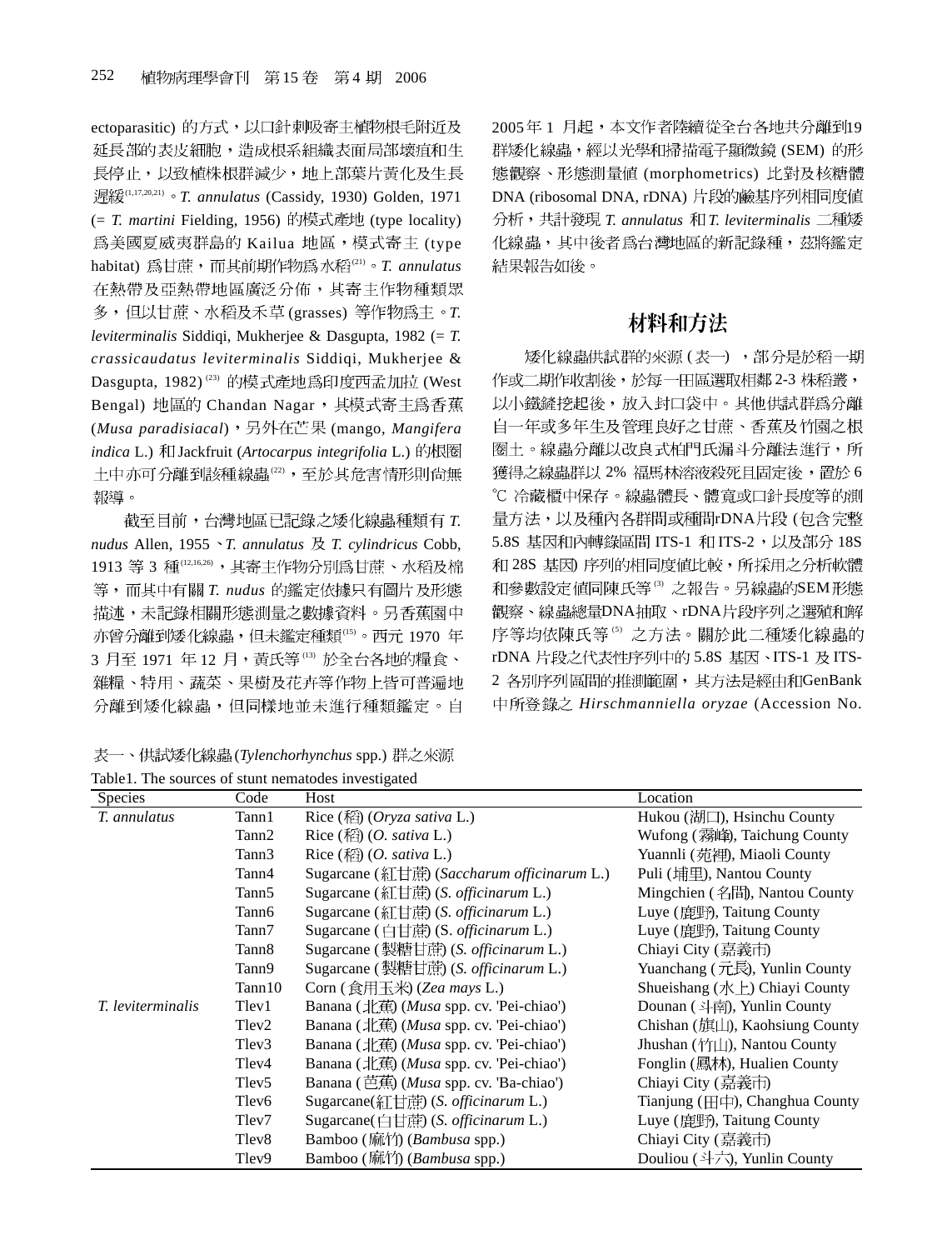DQ309588) (7) *Hoplolaimus columbus* (Accession No. DQ309584) (5) *Helicotylenchus dihystera* (Accession No. DQ309585) (6) *Rotylenchus brevicaudatus* (Accession No. DQ309587)<sup>(6)</sup> 的 rDNA 片段序列,以BestFit program (GCG, SeqWeb 2.1 版) 進行成對比對後推估所 得, 至於其代表性序列的產生方法則詳述於後。另各 群線蟲間之各項形態測量値差異分析,是以SAS統計 分析軟體 GLM 程序 (1999, V8.2) 進行變方分析。

### 矮化線蟲rDNA片段之代表性序列

本研究的二種矮化線蟲之代表性序列(一致性序列, consensus sequence) 的產生方式分別如下: 在 10 群 *Tylenchorhynchus annulatus* 中 (表一), 從 Tann2、 Tann4、Tann5、Tann7 及 Tann8 等5 群中,由 Tann2 和 Tann4 分別挑取3 及2 個選殖體, 其餘3 群各取1 個選 殖體進行定序,共獲得8條rDNA 片段原始序列,此8 條序列以 Pretty program (GCG, SeqWeb 2,1 版) 進行同 時多條序列比對,由此方法產生的一致性序列再經由 人為檢視修正後爲上述該種線蟲之代表性序列(1198 bp, GenBank, Accession No. EF030983); 而 9 群的 T. leviterminalis 中(表一), 從 Tlev5 挑取 2 個選殖體、而 從其他7個群(Tlev2除外)各取1個選殖體進行定序, 共獲得9 條 rDNA 片段原始序列,而由此9個原始序 列,以前述同樣方法產生其代表性序列(1198 bp, GenBank, Accession No. EF030984) 。

#### 果 結

#### Tylenchorhynchus annulatus

由台灣地區的水稻、甘蔗及玉米等十處作物的根 图中均分離鑑定出 Tylenchorhynchus annulatus (表一), 其雌蟲的主要形態測量平均値 (表二), 除 Tann8 群的 c' 項和 Tann7 群的 V 項及 Tann9 群的 EP 項的平均値 分別皆和其中的7群,以及 Tann3 群和 Tann5 群的 Tail 項的平均值分別皆和其中8群有顯著差異外 (P=0.01), (*P*=0.01) 差異,而其中b'項的平均値在10群間皆無顯著差異。

在 rDNA 片段序列的比對上,8個選殖體之原始序 列(1193-1202 bp) 和其代表性序列 (1198 bp) 的相同度 為 98.7-99.8 %, 而其平均值為 99.6 %。Tann5、Tann7 及 Tann8 的 rDNA 片段原始序列, 和代表性序列的相 同度值依序分別為 99.7、99.5 和 98.7 %。至於代表性 序列中的 ITS-1、ITS-2 及 5.8S 的序列大小,依序分別



圖→ *Tylenchorhynchus annulatus* 之光學影像形態: A, 蟲體前端部分(EP, 排泄口;Ist, 狹細部;MB, 中部食道 球;ODG,背部食道腺開口;PC,食道前方體;PEB,後 部食道球; PR, 口針錐; B、C 和 D, 雌蟲尾部(An, 肛 門; LF, 側帶; Ph, 側尾腺口)。比例尺長度: A = 20 微  $\mathcal{H}$ ; B-D = 10 微米。

Fig. 1. Photomicrographs of *Tylenchorhynchus annulatus*, A, Anterior region (EP, excretory pore; Ist, isthmus; MB, median bulb; ODG, orifice of dorsal gland; PC, procorpus; PEB, post-esophageal bulb; PR, prorhabdion); B-D Female tail (An, anus; LF, lateral field; Ph, phasmid). Scale bars in A = 20  $\mu$ m; B-D = 10  $\mu$ m.

為493 bp、237 bp 及162 bp。

T. annulatus 體表的體環相當明顯 (圖一, A;圖二, B), 而唇部上具有 2-3 個體環, 其高度約 3.1 μm (2.4-4.0  $\mu$ m) (圖一, A;圖二, A)。食道前方體和狹細部窄 且細長,中部食道球呈卵圓形,其橫寬度約11.5 μm (9.3-15 μm), 約佔同位置體寬的 1/2 (圖一, A)。排泄孔 位於中部食道球和基部食道球之間,但較靠近狹細部 底部的相對位置,和頭唇部之間約有54 (48-60)個體環 (圖一, A)。口針前端細針狀,口針結球的橫寬度約 4.0  $\mu$ m (3.2-4.8  $\mu$ m), 而口針錐 (prorhabdions) 約佔口針長 度的一半 (m = 47.7-50.6) (圖一, A)。尾部為長形稍圓柱 體狀 (elongate subcylindrical), 尾部頂端平滑, 呈現鈍 狀 (blunt) 或稍圓錐形; 肛門 (anus) 和尾端間約有 20 (15-23) 個體環 (圖一, B 和 C ; 圖二, C) 。側尾腺口小圓 盤狀,與尾端間距離約 34.6 μm (30.7-42.7 μm),而其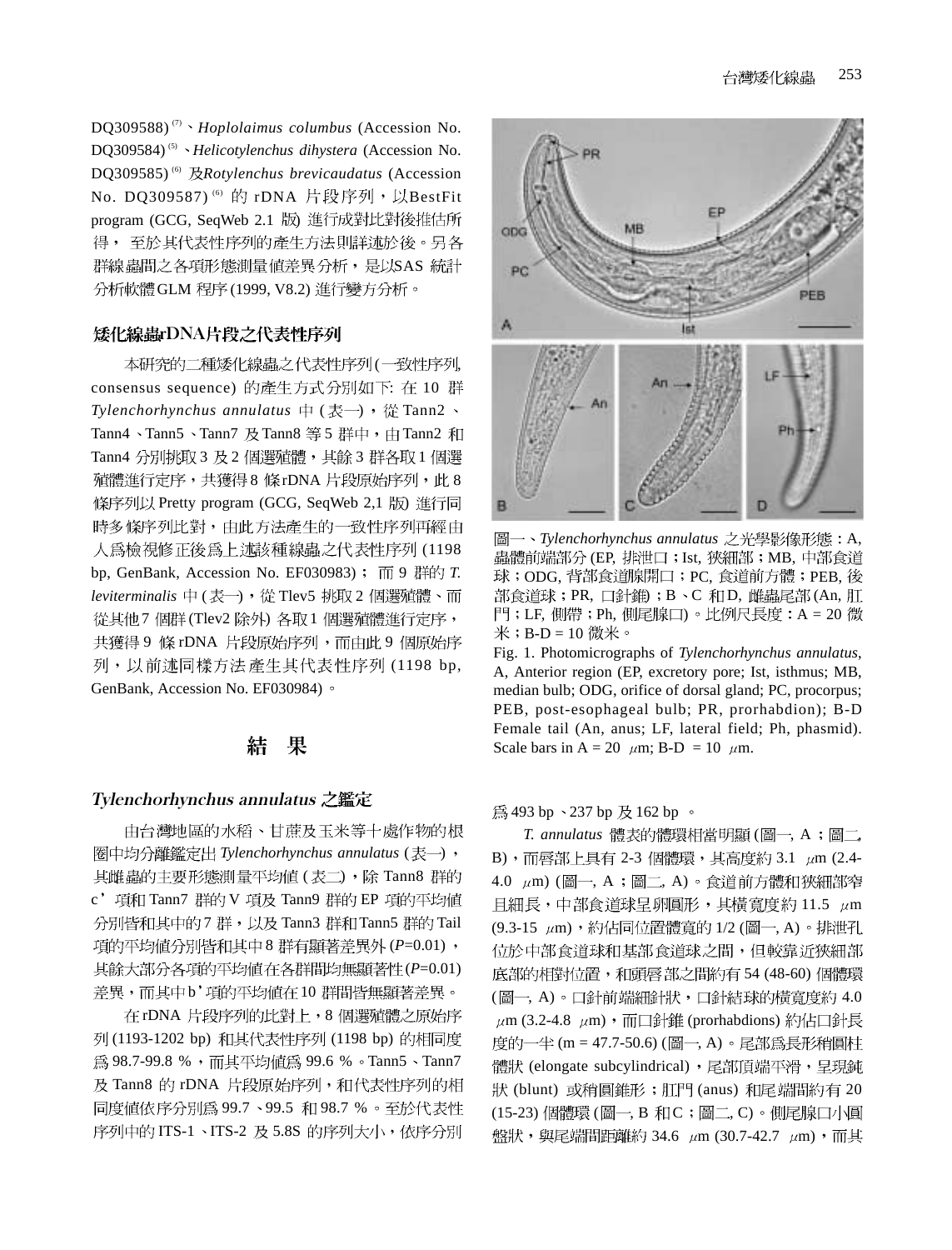間約有 14 (12-16) 個體環 (圖一, D;圖二, C)。側帶上 具有 4 條側帶溝 (圖二, B), 其寬度平均値約 5.6  $\mu$ m  $(4.3 - 7.7 \mu m)$ , 約佔體寬的  $1/4$ , 而蟲體的最大寬度平 均值約 22 μm (17-27 μm)。在蟲體中段位置的最外側 二條側帶溝呈現局部鋸齒狀,而在尾部上,其側帶橫 條溝較爲明顯(圖二, B 和 C)。陰門(vulva) 位於蟲體中 央偏後位置 (V= 52.9-56), 卵巢 (ovaries) 前後對生, 為 雙卵巢型 (didelphic), 各卵巢只具單列卵母細胞 (oocytes),但無受精囊(spermatheca)。在 10 群線蟲中 皆未發現雄蟲。

### Tylenchorhynchus leviterminalis

由台灣地區的香蕉、甘蔗及竹等九處作物的根圈 *Tylenchorhynchus leviterminalis* ( 一), 其雌蟲的主要形態測量平均值(表三), 除 Tlev1 群的口針平均值和其他 7 群 (Tlev3 除外) 者呈現顯著差

表二、台灣地區 Tylenchorhynchus annulatus 雌蟲之形態測量値及其與在美國地區已記錄群之比較 Table 2. Comparison the morphometrics of *Tylenchorhynchus annulatus* isolated from Taiwan and populations recorded in

| USA.                   |                                    |                                                       |                                     |                                                |                                    |                                     |
|------------------------|------------------------------------|-------------------------------------------------------|-------------------------------------|------------------------------------------------|------------------------------------|-------------------------------------|
|                        |                                    |                                                       | Location and host (code)            |                                                |                                    |                                     |
| Character <sup>1</sup> | Hukou                              | Wufong                                                | Yuannli                             | Puli                                           | Mingchien                          | Luye                                |
|                        | Rice                               | Rice                                                  | Rice                                | Sugarcane                                      | Sugarcane                          | Sugarcane                           |
|                        | (Tann1)                            | (Tann2)                                               | (Tann3)                             | (Tann4)                                        | (Tann5)                            | (Tann6)                             |
| $\mathbf n$            | 17                                 | $\overline{22}$                                       | 13                                  | 16                                             | 12                                 | 12                                  |
| L                      | $0.69 \pm 0.03^2$ abc <sup>3</sup> | $0.66 \pm 0.05c$                                      | $0.67 \pm 0.03$ bc                  | $0.70 \pm 0.05$ ab                             | $0.67 \pm 0.03$ bc                 | $0.68 \pm 0.03$ abc                 |
| (mm)                   | $(0.64 - 0.75)$                    | $(0.55 - 0.72)$                                       | $(0.60 - 0.73)$                     | $(0.62 - 0.80)$                                | $(0.61 - 0.70)$                    | $(0.62 - 0.74)$                     |
| a                      | $31.2 \pm 2.3$ bc                  | $31.7 \pm 2.1$ abc                                    | $32.2 \pm 2.4$ abc                  | $33.2 \pm 3.4ab$                               | 33.1 $\pm$ 2.3ab                   | $32.8 \pm 1.9ab$                    |
|                        | $(27.3 - 35.0)$                    | $(26.2 - 35.3)$                                       | $(27.9 - 37.2)$                     | $(28.8 - 38.3)$                                | $(30.4 - 36.3)$                    | $(30.0 - 35.2)$                     |
| b                      | $10.7 \pm 0.7$                     | $10.6 \pm 0.9$                                        | $10.8 \pm 0.6$ ab                   | 11.2 $\pm$ 0.8ab                               | 11.1 $\pm$ 0.5ab                   | $11.2 \pm 0.5$ ab                   |
|                        | $(9.1 - 11.8)$                     | $(8.7-12.1)$                                          | $(9.9-11.9)$                        | $(9.7-12.4)$                                   | $(10.5-11.9)$                      | $(10.7-12.3)$                       |
| $_{\rm b}$ ,           | $5.2 \pm 0.3a$                     | 5.1 $\pm$ 0.4a                                        | 5.1 $\pm$ 0.3a                      | $5.4 \pm 0.3a$                                 | 5.2 $\pm$ 0.2a                     | 5.4 $\pm$ 0.3a                      |
|                        | $(4.5 - 5.8)$                      | $(4.4 - 5.9)$                                         | $(4.7 - 5.8)$                       | $(4.7-6.0)$                                    | $(4.9-5.6)$                        | $(5.0-5.9)$                         |
| $\mathbf c$            | $15.3 \pm 1.1$ abc                 | 14.4 $\pm$ 1.1cd                                      | 15.1 $\pm$ 1.4abcd                  | $15.8 \pm 1.1$ ab                              | $16.2 \pm 1.0a$                    | 15.2 $\pm$ 0.7abcd                  |
|                        | $(13.3-17.8)$                      | $(12.4 - 16.3)$                                       | $(12.6 - 18.1)$                     | $(13.1 - 17.8)$                                | $(14.9 - 18.0)$                    | $(14.2 - 16.5)$                     |
| $\mathbf{c}^{\prime}$  | 3.1 $\pm$ 0.3bc                    | 3.1 $\pm$ 0.3c                                        | 3.3 $\pm$ 0.4bc                     | 3.1 $\pm$ 0.2c                                 | 3.1 $\pm$ 0.2c                     | 3.4 $\pm$ 0.2ab                     |
|                        | $(2.7-3.6)$                        | $(2.7-3.5)$                                           | $(2.8-4.1)$                         | $(2.6 - 3.5)$                                  | $(2.8-3.5)$                        | $(3.1 - 3.8)$                       |
| $\mathbf V$            | $56.0 \pm 1.7a$                    | 55.7 $\pm$ 1.3ab                                      | 55.3 $\pm$ 1.8abc                   | 54.6 $\pm$ 1.2bcd                              | 54.4 $\pm$ 1.3cd                   | 54.7 $\pm$ 0.9abcd                  |
|                        | $(52.9 - 59.2)$                    | $(52.8 - 58.4)$                                       | $(52.2 - 58.0)$                     | $(52.5 - 56.5)$                                | $(52.7 - 57.4)$                    | $(53.4 - 56.4)$                     |
| Stylet                 | $18.2 \pm 0.6$ abc                 | 18.6 $\pm$ 0.8a                                       | $17.5 \pm 0.4d$                     | $18.3 \pm 0.8$ ab                              | $17.5 \pm 0.5d$                    | $17.7 \pm 0.6$ bcd                  |
| $(\mu m)$              | $(16.7-19.3)$                      | $(16.7 - 20.0)$                                       | $(17.0 - 18.0)$                     | $(16.8 - 19.7)$                                | $(17.0 - 18.3)$                    | $(17.0 - 19.0)$                     |
| m                      |                                    |                                                       | 48.5 $\pm$ 1.5bc<br>$(46.2 - 51.1)$ | $\blacksquare$                                 | 50.6 $\pm$ 1.3a<br>$(48.8 - 52.5)$ | 49.5 $\pm$ 1.1ab<br>$(48.0 - 51.7)$ |
| ODG                    | $2.6$ (n=4)                        | 2.0, 2.5, 2.4                                         | $2.2 \pm 0.3$ bc                    | $2.1 \pm 0.2c$                                 | $2.1 \pm 0.3c$                     | $2.6 \pm 0.3a$                      |
| $(\mu m)$              | $(2.0-3.7)$                        |                                                       | $(1.9-2.8)$                         | $(2.0-2.5)$                                    | $(1.7 - 2.7)$                      | $(2.0-3.0)$                         |
| $\Omega$               | 14.1<br>$(11.1-19.2)$              | 10.6, 13.2, 12.6 $12.7 \pm 2.1$ bc<br>$(10.6 - 16.5)$ | $(10.5-14.3)$                       | $11.7 \pm 1.1c$<br>$(10.0-15.6)$               | $12.2 \pm 1.5c$<br>$(11.6-16.4)$   | 14.6 $\pm$ 1.7ab                    |
| EP                     | $106 \pm 5a$                       | $103 \pm 5ab$                                         | 99 $\pm$ 11bcd                      | $102 \pm 4ab$                                  | 93 $\pm$ 8 def                     | 99 $\pm$ 5abcd                      |
| $(\mu m)$              | $(99-118)$                         | $(91-110)$                                            | $(78-109)$                          | $(96-110)$                                     | $(79-107)$                         | $(90-107)$                          |
| $\mathbf{P}$           | $15.3 \pm 0.8$ ab                  | $15.5 \pm 1.1a$                                       | 14.7 $\pm$ 1.4abc                   | 14.4 $\pm$ 0.8bc                               | 13.9 $\pm$ 1.0cde                  | 14.5 $\pm$ 0.5bc                    |
|                        | $(14.4 - 16.6)$                    | $(13.3-18.2)$                                         | $(11.6-16.3)$                       | $(13.3 - 16.0)$                                | $(11.6 - 15.5)$                    | $(13.5 - 15.5)$                     |
| Tail<br>$(\mu m)$      | $45 \pm 3cd$<br>$(40-51)$          | $46 \pm 2$ bcd<br>$(41-49)$                           | 44 $\pm$ 4e<br>$(37-53)$            | $45 \pm 3d41 \pm 2e$ 45 $\pm 3cd$<br>$(39-51)$ | $(37-46)$                          | $(40-49)$                           |
| <b>ABW</b>             | $15 \pm 1$ abc                     | $15 \pm 1a$                                           | $14 \pm 1$ cd                       | $15 \pm 1$ abc                                 | $14 \pm 1d$                        | $13 \pm 1d$                         |
| $(\mu m)$              | $(13-17)$                          | $(13-17)$                                             | $(12-15)$                           | $(13-17)$                                      | $(13-15)$                          | $(12-15)$                           |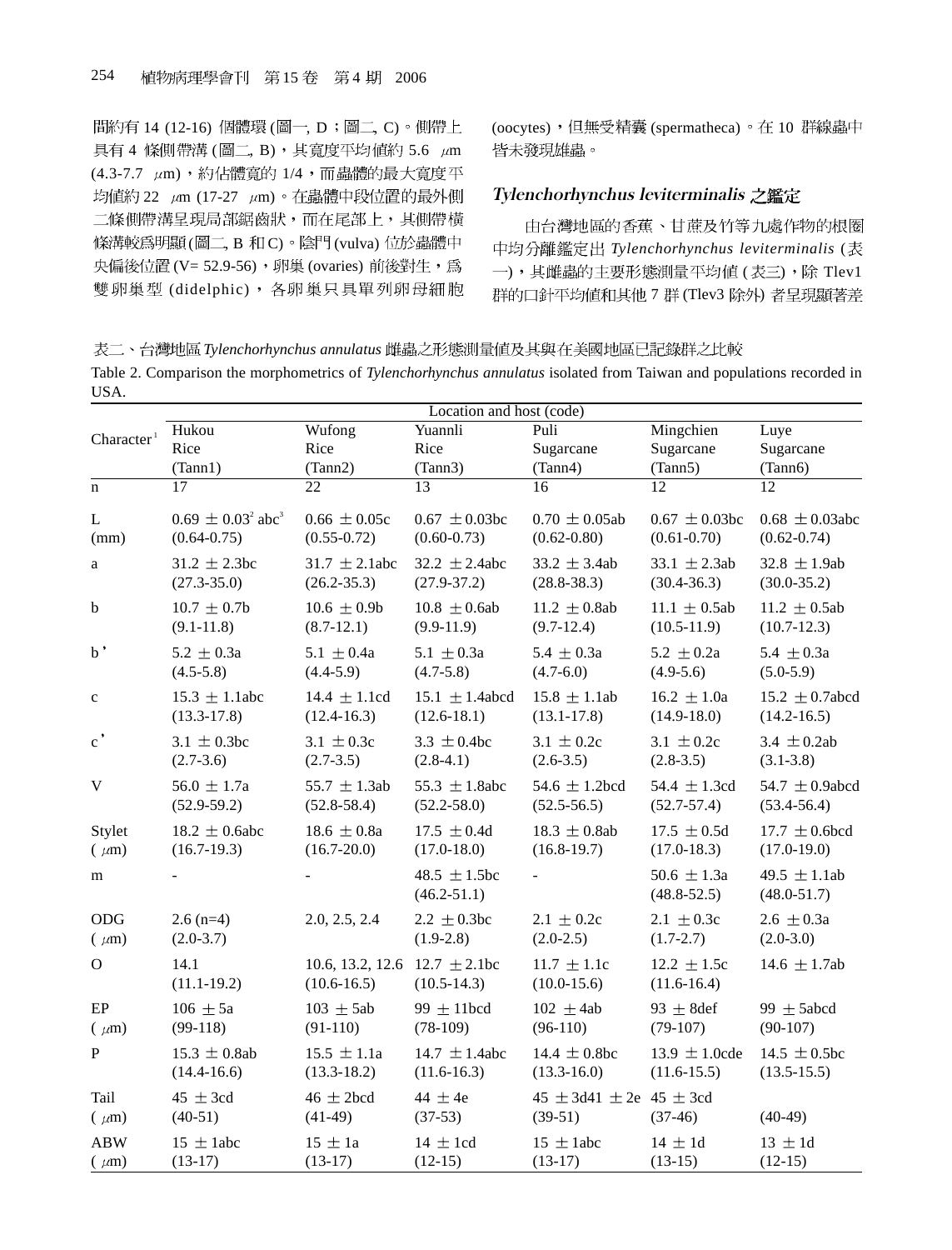

圖二、Tylenchorhynchus annulatus 雌蟲之 SEM 影像形 態: A, 蟲體前端部分 (LAs, 唇區體環; LF, 側帶); B, 蟲體中段部分 (Ins, 側帶溝;LF, 側帶);C, 尾部 (Aes, 側帶橫條溝;Ph, 側尾腺口)。比例尺長度:A-C = 10 微米。

Fig. 2. SEM photomicrographs of *Tylenchorhynchus annulatus* female: A, Anterior region (LAs, lip annules; LF, lateral field); B, Middle region (Ins, incisures; LF, lateral field); C, Tail region (Aes, aerolations; Ph, phasmid). Scale bars in A-C = 10  $\mu$ m.

異外(P=0.01), 其餘大部分各項的平均值, 在各群間均 無顯著性差異(P=0.01),而彼此 V 項的平均値最為接 近。3 群雄蟲的特徵鑑定 (表四), 除 Tlev1 的 ODG 和 O 二項平均値, 和其他二群間有顯著差異 (P=0.01) 外,其餘各項的平均值在3群間皆無顯著差異。

比較 9 個選殖體之 rDNA 片段原始序列 (1193-1202 bp) 和其代表性序列 (1198 bp) 的相同度值範圍為 99.3-99.9 %。另前述 Tlev1 的rDNA 片段原始序列和代 表性序列的相同度值為 99.7 %。至於代表性序列中的 ITS-1、ITS-2 及 5.8S 的序列大小依序分別為 490 bp、 240 bp 及 162 bp 。

T. leviterminalis 的體環相當明顯 (圖三, C;圖四, C),但唇部上不具有體環, 其高度約3.1  $\mu$ m (2.7-4.0  $\mu$ m) (圖三, B;圖四, A)。陰門位於蟲體中央偏後位置 (V= 51.2-52.3) (圖三, A), 卵巢前後對生, 為雙卵巢 型,各卵巢只具單列卵母細胞,其受精囊為圓形,充 滿精子。中部食道球呈卵圓形,其橫寬度約11.9 µm (10-13.3 μm), 約佔同位置體寬的 1/2 (圖三, C)。排泄 孔位於中部食道球和基部食道球之間,其和頭唇部之 間約有 42 (37-46) 個體環 (圖三, C)。口針前端細針 狀, 口針結球的橫寬度約 4.1 μm (3.3-4.8 μm), 而口 針錐的長度稍低於口針長度的一半 (m = 46.6-49.2) (圖



*Tylenchorhynchus leviterminalis* 態: A, 蟲體靜止時形態 (PEB, 後部食道球; Vu, 陰 門); B, 頭唇部分 (ODG, 背部食道腺開口); C, 蟲體前 端部分 (EP, 排泄口; MB, 中部食道球); D, 雌蟲尾部 (An, 肛門) ; E, 雄蟲尾部 (Bu, 交接囊; Sp, 交接刺) ; F, 尾部 (Phs, 側尾腺口。比例尺長度:A = 20 微米;B = 5 微米; C-F = 10 微米。

Fig. 3. Photomicrographs of *Tylenchorhynchus leviterminalis*, A, Whole body (PEB, post-esophageal bulb; Vu, vulva); B, Head region (ODG, orifice of dorsal esophageal gland); C, Anterior region, (EP, excretory pore; MB, median bulb); D, Female tail (An, anus); E, Male tail (Bu, bursa; Sp, spicule); F, Tail (Phs, phasmids); Scale bars in A = 20  $\mu$ m; B = 5  $\mu$ m; C-F = 10  $\mu$ m.



圖四、Tylenchorhynchus leviterminalis 雌蟲之 SEM 影 像形態: A, 蟲體前端部分 (LF, 側帶; LR, 唇部); B, 尾 端部分 (Ph, 側尾腺口) ; C, 蟲體中段部分 (Aes, 側帶橫 條溝;LF, 側帶)。比例尺長度:A-C = 10 微米。

Fig. 4. SEM photomicrographs of *Tylenchorhynchus leviterminalis* female: A, Anterior region (LF, lateral field; LR, lip region); B, Tail region (Ph, phasmid); C, Middle region (Aes, aerolations; LF, lateral field). Scale bars in A- $C = 10 \mu m$ .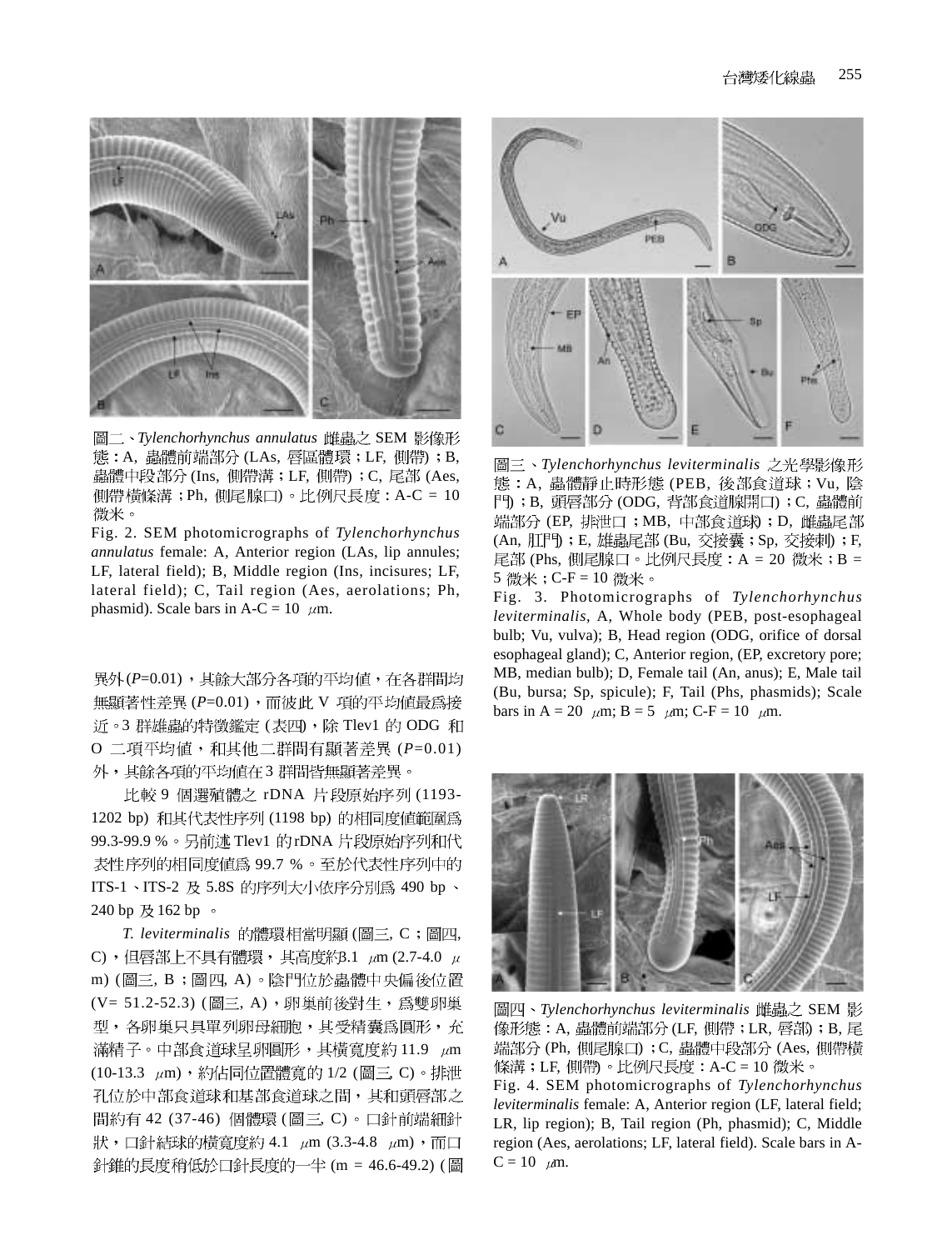|  | 表二、台灣地區 Tylenchorhynchus annulatus 雌蟲之形態測量値及其與在美國地區已記錄群之比較 (續) |
|--|----------------------------------------------------------------|
|  |                                                                |

| Table 2. Comparison the morphometrics of Tylenchorhynchus annulatus isolated from Taiwan and populations recorded in |  |  |  |
|----------------------------------------------------------------------------------------------------------------------|--|--|--|
| USA. (cont.)                                                                                                         |  |  |  |

| Location and host (code) |                     |                     |                    |                   |                     |                        |
|--------------------------|---------------------|---------------------|--------------------|-------------------|---------------------|------------------------|
|                          | Luye                | Chiayi City         | Yuanchang          | Shueishang        | Hawaii <sup>4</sup> | Louisiana <sup>4</sup> |
| Character                | Sugarcane           | Sugarcane           | Sugarcane          | Corn              | Sugarcane,          | Rice,                  |
|                          | (Tann7)             | (Tann8)             | (Tann9)            | (Tann10)          | (paralectotypes)    |                        |
| $\mathbf n$              | $\overline{12}$     | $\overline{12}$     | 13                 | $\overline{12}$   | 3                   | $\overline{20}$        |
| $\mathbf L$              | $0.71 \pm 0.04$ ab  | $0.70 \pm 0.03$ abc | $0.66 \pm 0.05$ bc | $0.71 \pm 0.04a$  | $(0.66 - 0.72)$     | 0.69                   |
| (mm)                     | $(0.64 - 0.75)$     | $(0.65 - 0.75)$     | $(0.54 - 0.71)$    | $(0.66 - 0.77)$   |                     | $(0.64 - 0.81)$        |
| $\mathbf{a}$             | $30.1 \pm 1.6c$     | $33.8 \pm 2.1a$     | 32.4 $\pm$ 2.7abc  | $30.9 \pm 2.5$ bc | $(34-35)$           | 31.4                   |
|                          | $(27.6 - 32.6)$     | $(30.0 - 37.5)$     | $(28.7 - 38.9)$    | $(24.8 - 33.5)$   |                     | $(29-35)$              |
| b                        | $11.2 \pm 0.6ab$    | $10.6 \pm 0.3b$     | $10.8 \pm 0.8$ ab  | $11.4 \pm 1.0a$   |                     |                        |
|                          | $(10.1 - 12.2)$     | $(10.0-11.1)$       | $(9.3-12.1)$       | $(9.0-13.1)$      |                     |                        |
| $_{\rm b}$               | $5.3 \pm 0.3a$      | 5.1 $\pm$ 0.2a      | 5.1 $\pm$ 0.3a     | 5.3 $\pm$ 0.3a    | $5.0 - 5.6$         | 5                      |
|                          | $(4.9-5.8)$         | $(4.8-5.4)$         | $(4.4 - 5.5)$      | $(4.9-6.0)$       |                     | $(4.6 - 5.7)$          |
| $\mathbf{C}$             | $14.1 \pm 0.7d$     | $14.5 \pm 1.1$ cd   | 14.9 $\pm$ 1.0bcd  | 14.7 $\pm$ 0.9cd  | $(15-16)$           | 14.8                   |
|                          | $(13.1 - 15.3)$     | $(12.8 - 16.7)$     | $(12.6 - 16.3)$    | $(13.5 - 17.0)$   |                     | $(13.5 - 16.0)$        |
| $\mathbf{c}$ ,           | $3.4 \pm 0.2$ ab    | $3.7 \pm 0.3a$      | $3.2 \pm 0.3$ bc   | $3.3 \pm 0.3$ bc  | $(3.1 - 3.4)$       | 3.3                    |
|                          | $(3.1 - 3.7)$       | $(3.2 - 4.0)$       | $(2.9-3.8)$        | $(2.9 - 3.7)$     |                     | $(2.9-3.7)$            |
| V                        | 52.9 $\pm$ 1.5e     | 55.3 $\pm$ 1.6abc   | 53.8 $\pm$ 1.0de   | 53.9 $\pm$ 0.8cde | $(54-56)$           | 55                     |
|                          | $(50.3 - 55.6)$     | $(52.8 - 57.4)$     | $(52.1 - 55.3)$    | $(52.8 - 55.4)$   |                     | $(53-58)$              |
| Stylet                   | $18.1 \pm 0.5$ abcd | $18.6 \pm 0.8a$     | $17.8 \pm 0.7$ bcd | $17.6 \pm 0.5$ cd | $(17-18)$           | 18                     |
| $(\mu m)$                | $(17.3 - 19.0)$     | $(17.3-19.7)$       | $(17.0 - 19.0)$    | $(17.0 - 18.7)$   |                     | $(17-19)$              |
| m                        | $47.7 \pm 1.1c$     | 48.1 $\pm$ 0.8bc    | 49.2 $\pm$ 2.1ab   | 48.1 $\pm$ 1.1bc  | $(49-50)$           | 50                     |
|                          | $(45.4 - 49.2)$     | $(47.1 - 49.2)$     | $(46.8 - 53.2)$    | $(46.1 - 50.0)$   |                     | $(49-51)$              |
| ODG                      | $2.4 \pm 0.5$ abc   | $2.6 \pm 0.3a$      | $2.7 \pm 0.3a$     | $2.6 \pm 0.4$ ab  |                     |                        |
| $(\mu m)$                | $(1.7 - 3.7)$       | $(2.1 - 3.2)$       | $(2.3-3.2)$        | $(2.1-3.1)$       |                     |                        |
| $\Omega$                 | $13.3 \pm 2.8$ bc   | 14.2 $\pm$ 1.4ab    | $15.4 \pm 1.3a$    | $14.5 \pm 2.2ab$  |                     |                        |
|                          | $(9.2 - 19.5)$      | $(10.9 - 16.8)$     | $(13.0-17.3)$      | $(11.9-17.6)$     |                     |                        |
| $\rm EP$                 | 91 $\pm$ 7ef        | $101 \pm 5$ abc     | $87 \pm 7f$        | 94 $\pm$ 7cde     |                     |                        |
| $(\mu m)$                | $(78-100)$          | $(90-108)$          | $(78-98)$          | $(78-103)$        |                     |                        |
| P                        | $13.0 \pm 0.9e$     | 14.4 $\pm$ 0.8bcd   | $13.2 \pm 1.0e$    | 13.3 $\pm$ 0.7de  |                     |                        |
|                          | $(11.7-14.8)$       | $(13.0 - 15.8)$     | $(11.7-14.6)$      | $(11.8-14.3)$     |                     |                        |
| Tail                     | $50 \pm 3a$         | 49 $\pm$ 4abc       | $45 \pm 3d$        | 49 $\pm$ 4ab      |                     |                        |
| $(\mu m)$                | $(45-53)$           | $(42-54)$           | $(41-49)$          | $(43-55)$         |                     |                        |
| <b>ABW</b>               | $15 \pm 1$ abc      | $13 \pm 1d$         | $14 \pm 1$ bcd     | $15 \pm 1ab$      |                     |                        |
| $(\mu m)$                | $(13-16)$           | $(12-15)$           | $(13-16)$          | $(13-16)$         |                     |                        |

<sup>1</sup> n=no. of nematodes; L=body length; a=body length divided by the maximum width; b= body length divided by the length from anterior end of body to the median bulb; b' =body length divided by distance from head end to posterior end of esophageal gland; c=body length divided by length of tail; c' =tail length divided by anal diameter of body; V=ratio between distance from vulva to anterior end of body and total body length in  $\%$ ; m= ratio between the length of prorhabdion and stylet in  $\%$  : ODG= the distance from base of stylet to orifice of dorsal gland; o=ratio between the length of ODG and stylet in %; EP= the distance from excretory pore to the anterior end of body; p=ratio between the length of EP and body length in %; ABW=Anal body width.<br><sup>2</sup> Measurements in the form: mean  $\pm$  standard deviation (range), "- " = no data.

<sup>3</sup> Data in each row with the same letter were not significantly different at 1% level by LSMEANS/TDIFF.

<sup>4</sup> Siddiqi, M. R. 1976<sup>(21)</sup>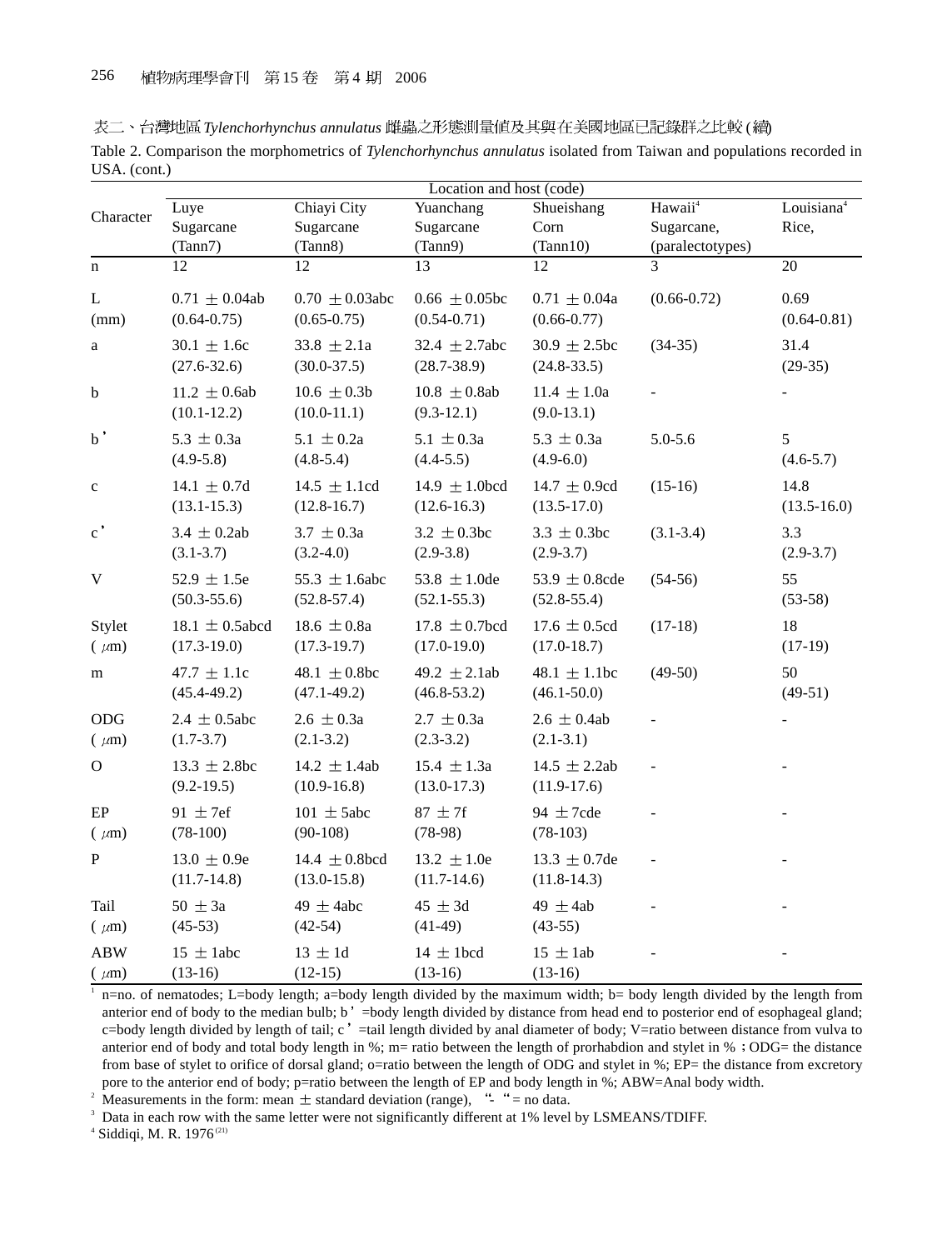|                        | Location and host (code)             |                    |                     |                      |                    |                    |  |
|------------------------|--------------------------------------|--------------------|---------------------|----------------------|--------------------|--------------------|--|
|                        | Dounan                               | Chishan            | Jhushang            | Fonglin              | Chiayi City        | Tianjung           |  |
| Character <sup>1</sup> | Banana                               | Banana             | Banana              | Banana               | Banana             | Sugarcane          |  |
|                        | (Tlev1)                              | (Tlev2)            | (Tlev3)             | (Tlev4)              | (Tlev5)            | (Tlev6)            |  |
| $\mathbf n$            | 15                                   | 12                 | 12                  | 12                   | 16                 | 12                 |  |
| L                      | $0.66 \pm 0.02^{\degree}d^{\degree}$ | $0.66 \pm 0.03$ cd | $0.70 \pm 0.05$ abc | $0.68 \pm 0.03$ abcd | $0.66 \pm 0.04$ cd | $0.72 \pm 0.04$ ab |  |
| (mm)                   | $(0.61 - 0.71)$                      | $(0.62 - 0.74)$    | $(0.61 - 0.77)$     | $(0.63 - 0.74)$      | $(0.56 - 0.72)$    | $(0.64 - 0.77)$    |  |
| $\rm{a}$               | $30.6 \pm 2.5$ ab                    | $29.3 \pm 3.2b$    | $30.7 \pm 2.9$ ab   | $30.6 \pm 1.5$ ab    | 29.9 $\pm$ 1.6ab   | $31.9 \pm 1.9a$    |  |
|                        | $(27.1 - 36.1)$                      | $(24.4 - 34.7)$    | $(25.4 - 35.0)$     | $(28.7 - 33.6)$      | $(27.3 - 33.0)$    | $(29.2 - 34.0)$    |  |
| b                      | $9.8 \pm 0.5d$                       | $10.4 \pm 0.5$ bc  | $10.7 \pm 0.6$ ab   | $10.0 \pm 0.5$ cd    | $10.2 \pm 0.7$ bcd | 10.6 $\pm$ 0.7abc  |  |
|                        | $(9.1 - 10.8)$                       | $(9.7-11.2)$       | $(9.6-11.6)$        | $(8.8 - 10.7)$       | $(8.9-11.7)$       | $(9.3-11.9)$       |  |
| $_{\rm b}$             | $5.1 \pm 0.3c$                       | 5.4 $\pm$ 0.3abc   | 5.5 $\pm$ 0.4ab     | $5.2 \pm 0.3c$       | 5.3 $\pm$ 0.2bc    | $5.3 \pm 0.3$ abc  |  |
|                        | $(4.7-5.6)$                          | $(4.9-5.8)$        | $(4.8-6.3)$         | $(4.7 - 5.8)$        | $(4.7 - 5.8)$      | $(4.9-5.9)$        |  |
| $\mathbf{C}$           | 14.1 $\pm$ 1.3ab                     | 13.4 $\pm$ 1.1ab   | 14.2 $\pm$ 1.2ab    | $13.8 \pm 0.7$ ab    | 13.8 $\pm$ 0.9ab   | 14.3 $\pm$ 1.4a    |  |
|                        | $(11.9-15.5)$                        | $(11.9-14.9)$      | $(12.5 - 16.7)$     | $(12.9-15.1)$        | $(12.8 - 15.7)$    | $(12.8-17.9)$      |  |
| $\mathbf{c}$ ,         | $3.5 \pm 0.4ab$                      | 3.4 $\pm$ 0.3ab    | $3.5 \pm 0.3$ ab    | $3.7 \pm 0.4a$       | $3.3 \pm 0.3b$     | $3.6 \pm 0.5$ ab   |  |
|                        | $(3.1-4.5)$                          | $(3.0-4.1)$        | $(3.0-4.1)$         | $(3.2-4.1)$          | $(2.8-3.7)$        | $(2.9-4.4)$        |  |
| V                      | $52.2 \pm 1.4a$                      | $51.2 \pm 2.1a$    | $51.9 \pm 1.0a$     | 52.3 $\pm$ 3.1a      | $51.8 \pm 1.5a$    | 51.9 $\pm$ 1.5a    |  |
|                        | $(50.0 - 54.4)$                      | $(48.4 - 56.2)$    | $(49.9 - 53.6)$     | $(45.5 - 57.0)$      | $(49.1 - 55.0)$    | $(49.1 - 54.9)$    |  |
| Stylet                 | $20.1 \pm 0.5a$                      | 19.3 $\pm$ 0.7bc   | 19.7 $\pm$ 0.9ab    | $18.8 \pm 0.8c$      | 19.1 $\pm$ 0.7bc   | 19.2 $\pm$ 1.0bc   |  |
| $(\mu m)$              | $(19.2 - 21.3)$                      | $(18.0 - 20.3)$    | $(18.0 - 21.3)$     | $(18.0 - 20.3)$      | $(17.7 - 20.3)$    | $(18.0 - 20.7)$    |  |
| m                      | 49.2 $\pm$ 1.5a                      |                    | 48.8 $\pm$ 1.4ab    | $47.3 \pm 1.3$ bc    | 48.2 $\pm$ 1.3ab   | 47.4 $\pm$ 1.7bc   |  |
|                        | $(45.9 - 52.3)$                      |                    | $(45.0 - 50.2)$     | $(45.7 - 50.0)$      | $(46.1 - 50.8)$    | $(45.4 - 50.3)$    |  |
| ODG                    | $3.0 \pm 0.2$ abc                    | 3.1 $\pm$ 0.3ab    | $2.9 \pm 0.2$ bc    | 3.1 $\pm$ 0.4ab      | $2.6 \pm 0.2c$     | $3.0 \pm 0.3$ abc  |  |
| $(\mu m)$              | $(2.7-3.2)$                          | $(2.8-3.7)$        | $(2.7-3.3)$         | $(2.7-3.9)$          | $(2.3-2.9)$        | $(2.5-3.3)$        |  |
| $\mathbf{O}$           | $14.8 \pm 1.1$ bc                    | 16.1 $\pm$ 1.6ab   | 14.8 $\pm$ 1.3bc    | $16.6 \pm 2.1$ ab    | 14.0 $\pm$ 1.1c    | 15.7 $\pm$ 1.7abc  |  |
|                        | $(13.5 - 16.2)$                      | $(13.8-19.2)$      | $(12.7 - 16.8)$     | $(14.2 - 21.3)$      | $(12.3 - 16.1)$    | $(13.0 - 18.3)$    |  |
| EP                     | 91 $\pm$ 6abc                        | $84 \pm 6c$        | $88 \pm 6abc$       | 94 $\pm$ 5a          | 92 $\pm$ 7ab       | 91 $\pm$ 7abc      |  |
| $(\mu m)$              | $(80-102)$                           | $(76-94)$          | $(73-98)$           | $(85-102)$           | $(81-105)$         | $(76-100)$         |  |
| $\mathbf P$            | $13.9 \pm 0.9a$                      | $12.5 \pm 0.9$ cd  | $12.6 \pm 1.1$ cd   | $13.8 \pm 1.0$ ab    | 13.9 $\pm$ 1.3ab   | $12.7 \pm 0.8$ bcd |  |
|                        | $(12.8-15.6)$                        | $(11.1 - 13.8)$    | $(11.2 - 14.1)$     | $(11.9-16.2)$        | $(11.4 - 16.1)$    | $(11.9-14.7)$      |  |
| Tail                   | 47 $\pm$ 4b                          | $50 \pm 3ab$       | 49 $\pm$ 5ab        | $50 \pm 3ab$         | $47 \pm 3b$        | $51 \pm 5ab$       |  |
| $(\mu m)$              | $(41-54)$                            | $(45-54)$          | $(42-58)$           | $(43-53)$            | $(42-52)$          | $(38-57)$          |  |
| <b>ABW</b>             | $13 \pm 1b$                          | $14 \pm 1ab$       | $14 \pm 1ab$        | $14 \pm 1b$          | $15 \pm 1ab$       | $14 \pm 1ab$       |  |
| $(\mu m)$              | $(12-14)$                            | $(13-15)$          | $(13-17)$           | $(13-15)$            | $(12-17)$          | $(13-16)$          |  |

表三、台灣地區 Tylenchorhynchus leviterminalis 雌蟲之形態測量値及其與在印度、中國及日本地區已記錄群之比較 Table 3. Comparison the morphometrics of *Tylenchorhynchus leviterminalis* females isolated from Taiwan and populations recorded in India, China and Japan

三, B)。尾部為一端稍膨大的棍棒型 (subcylindrical), [頂端平滑,而肛門(anus) 和尾端間約有 17 (14-20) 個體 環(圖三, D)。側尾腺口小圓盤狀,與尾端間距離約 42.8 μm (32.7-53 μm), 其間約有 10-15 個體環 (圖三,  $F$ ; 圖四,  $B$ ) 。側帶具有4條側帶溝(圖四,  $C$ ) , 其寬度平 均值約 5.6 μm (4.5-7 μm),約佔體寬的 1/4,而蟲體 的最大寬度平均値約 23 μm  $(18-27 \mu m)$ 。側帶橫條溝 只在側帶外側二條側帶溝上有局部出現,未穿越內側 二條之側帶溝(圖四,C)。雄蟲的外觀和雌蟲大致相 同, 其間差異主要為尾部形態。雄蟲的交接囊 (bursa) 延伸覆蓋至尾端,而尾部形態為擬圓錐體 (conoid),尾 端尖銳 (圖三, E)。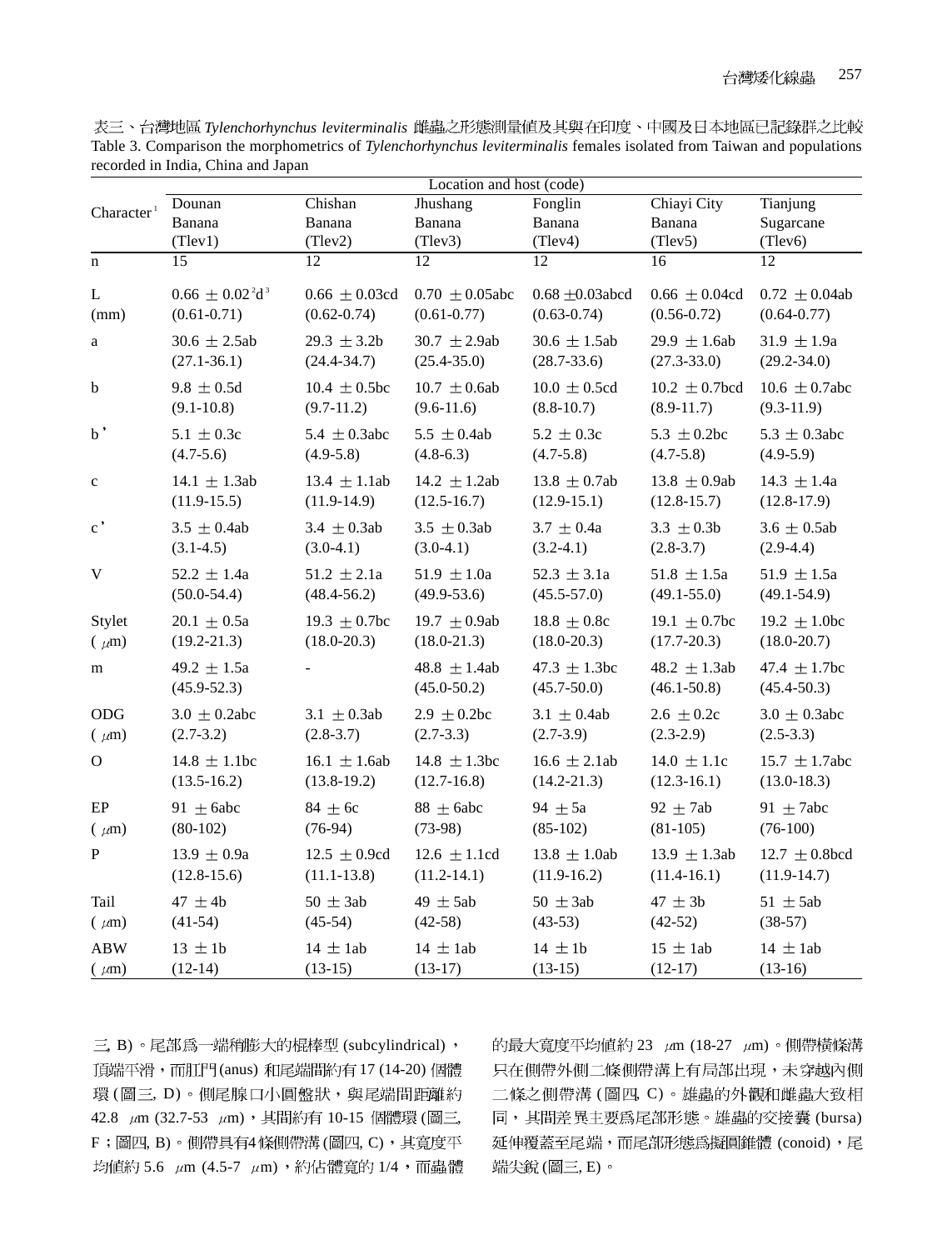#### 討 論

近年來,針對傳統以形態鑑定線蟲所呈現的資訊 不足,尤其是衍生依據形態測量值所產生對種內 (intraspecific) 或種間 (interspecific) 變異程度範圍的不 同見解,而增加對鑑定線蟲時的困擾,而比較核糖體 DNA (rDNA) 非編碼區域 (noncoding region) 的序列差 異則已成爲動物或植物病原性線蟲鑑定種類時的有效 輔助利器(3,4,5,6,7,10,11,14,18,19) 。在本研究中,雖然 Tann3、

表三、台灣地區 Tylenchorhynchus leviterminalis 雌蟲之形態測量値及其與在印度、中國及日本地區已記錄群之比較 (續)

| Table 3. Comparison the morphometrics of Tylenchorhynchus leviterminalis females isolated from Taiwan and populations |  |  |  |
|-----------------------------------------------------------------------------------------------------------------------|--|--|--|
| recorded in India, China and Japan (cont.)                                                                            |  |  |  |

|                         | Location and host (code)              |                                        |                                        |                              |                                    |                                   |  |
|-------------------------|---------------------------------------|----------------------------------------|----------------------------------------|------------------------------|------------------------------------|-----------------------------------|--|
| Character               | Luye<br>Sugarcane                     | Chiayi City<br>Bamboo                  | Douliou<br>Bamboo                      | India <sup>4</sup><br>Banana | China <sup>5</sup><br>Strawberry   | Japan <sup>6</sup><br>Sugarcane   |  |
|                         | (Tlev7)                               | (Tlev8)                                | (Tlev9)                                | (paratypes)                  |                                    |                                   |  |
| $\mathbf n$             | $\overline{12}$                       | $\overline{16}$                        | 12                                     | $\overline{15}$              | $\overline{15}$                    | $\overline{10}$                   |  |
| $L$ (mm)                | $0.72 \pm 0.02$ ab<br>$(0.69 - 0.74)$ | $0.72 \pm 0.04a$<br>$(0.66 - 0.78)$    | $0.68 \pm 0.04$ bcd<br>$(0.59 - 0.75)$ | 0.65<br>$(0.54 - 0.75)$      | $0.63 \pm 0.02$<br>$(0.60 - 0.65)$ | $0.70 \pm 0.3$<br>$(0.60 - 0.72)$ |  |
| $\rm{a}$                | $31.1 \pm 2.1$ ab<br>$(28.8 - 35.5)$  | $30.9 \pm 2.6ab$<br>$(26.7 - 35.5)$    | 29.7 $\pm$ 2.3ab<br>$(26.5 - 34.5)$    | 31<br>$(28-38)$              | $30 \pm 1.0$<br>$(28-31)$          | $30.6 \pm 2.1$<br>$(27.5 - 33.5)$ |  |
| b                       | 11.2 $\pm$ 0.5a<br>$(10.6 - 12.2)$    | $10.8 \pm 0.6$ ab<br>$(9.7-12.1)$      | $10.2 \pm 0.5$ bcd<br>$(9.2 - 11.2)$   |                              |                                    |                                   |  |
| $_{\rm b}$ ,            | 5.6 $\pm$ 0.2a<br>$(5.3-6.0)$         | $5.5 \pm 0.3$ ab<br>$(4.9-6.3)$        | $5.2 \pm 0.4$ bc<br>$(4.5-5.8)$        | 5.4<br>$(5-6)$               | $5.1 \pm 1$<br>$(5-5.3)$           | 5.3 $\pm$ 0.2<br>$(5-5.5)$        |  |
| $\mathbf{C}$            | 14.2 $\pm$ 1.1ab<br>$(13.3-17.1)$     | $14.3 \pm 0.8a$<br>$(13.2 - 16.0)$     | 13.1 $\pm$ 1.0b<br>$(11.8-14.8)$       | 14<br>$(12-16)$              | $13 \pm 0.6$<br>$(12-13.5)$        | $13.0 \pm 1.2$<br>$(11.5-14)$     |  |
| $\mathbf{c}$ ,          | $3.6 \pm 0.4$ ab<br>$(2.8-4.1)$       | $3.4 \pm 0.3$ ab<br>$(2.7-3.8)$        | 3.6 $\pm$ 0.3ab<br>$(3.1-4.4)$         | 3.8<br>$(3.3-4.5)$           | $3.7 \pm 1.3$<br>$(3.6-4.1)$       | 3.9 $\pm$ 0.3<br>$(3.5-4.5)$      |  |
| $\mathbf V$             | $51.3 \pm 1.2a$<br>$(49.6 - 53.4)$    | $51.4 \pm 1.3a$<br>$(49.7 - 53.5)$     | $51.2 \pm 1.3a$<br>$(48.7 - 53.1)$     | 54<br>$(52-58)$              | $54 \pm 2.3$<br>$(52-55)$          | 52.9 $\pm$ 2.3<br>$(51-56.5)$     |  |
| Stylet ( $\mu$ m)       | $19.0 \pm 0.5c$<br>$(18.1 - 20.0)$    | $19.0 \pm 0.7c$<br>$(18.0 - 20.3)$     | $18.8 \pm 0.6c$<br>$(18.1 - 19.9)$     | 18<br>$(17-19)$              | $19 \pm 1.0$<br>$(18-21)$          | $20.5 \pm 0.7$<br>$(19.5-21)$     |  |
| m                       | 47.9 $\pm$ 1.4abc<br>$(46.0 - 50.3)$  |                                        | 46.6 $\pm 1.0c$<br>$(45.2 - 48.2)$     |                              |                                    | 49.0 $\pm$ 2.3<br>$(46.1 - 57.0)$ |  |
| ODG ( $\mu$ m)          | $3.3 \pm 0.3$ ab<br>$(3.0-4.0)$       | $3.3 \pm 0.4a$<br>$(2.7-3.9)$          | $2.9 \pm 0.4$ bc<br>$(2.3-3.7)$        | 3.5                          |                                    | $2.5 \pm 0.3$<br>$(2-3)$          |  |
| $\mathbf{O}$            | $17.2 \pm 1.7a$<br>$(15.8 - 21.4)$    | $17.5 \pm 2.2a$<br>$(14.0 - 20.9)$     | 15.6 $\pm$ 2.3abc<br>$(11.6 - 20.4)$   |                              |                                    |                                   |  |
| $EP(\mu m)$             | $85 \pm 5$ bc<br>$(78-93)$            | 92 $\pm$ 8ab<br>$(83-108)$             | $90 \pm 8$ abc<br>$(75-102)$           | L.                           | 94<br>$(83-110)$                   | $100.2 \pm 7.6$<br>$(95-105.5)$   |  |
| ${\bf P}$               | 11.9 $\pm$ 0.8d<br>$(11.1 - 13.5)$    | $12.9 \pm 1.0$ abcd<br>$(11.5 - 15.7)$ | 13.3 $\pm$ 0.7abc<br>$(12.0-14.2)$     |                              |                                    |                                   |  |
| Tail ( $\mu$ m)         | $51 \pm 3ab$<br>$(42-54)$             | $50 \pm 4ab$<br>$(45-57)$              | $52 \pm 4a$<br>$(44-57)$               |                              | 49<br>$(45-53)$                    | 53.4 $\pm$ 5.3<br>$(42-64)$       |  |
| <b>ABW</b><br>$(\mu m)$ | $14 \pm 1ab$<br>$(12-15)$             | $15 \pm 2a$<br>$(12-20)$               | $14 \pm 1ab$<br>$(13-16)$              |                              |                                    |                                   |  |

 $1,2,3$  See table 2.

<sup>4</sup> Siddiqi, M. R. *et al.*, 1982<sup>(22)</sup>

<sup>5</sup> Vovlas, N. & Cheng, H. 1988<sup>(27)</sup>

<sup>6</sup> Talavera, M. *et al.*, 2002<sup>(25)</sup>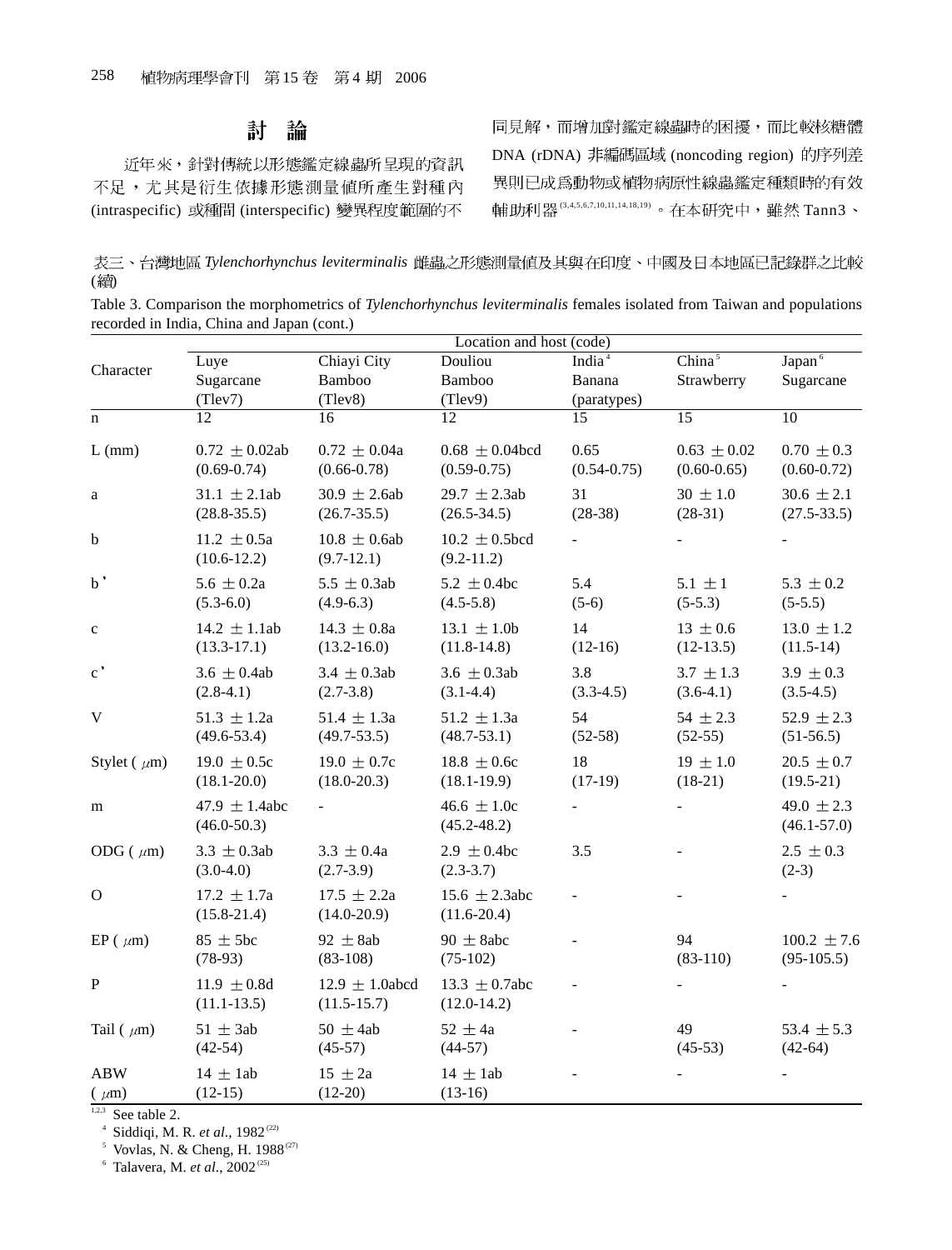| 表四、台灣地區 Tylenchorhynchus leviterminalis 雄蟲之形態測量値及其與在印度、中國及日本地區已記錄群之比較                                                                                     |  |
|-----------------------------------------------------------------------------------------------------------------------------------------------------------|--|
| Table 4. Comparison the morphometrics of Tylenchorhynchus leviterminalis males isolated from Taiwan and populations<br>recorded in India, China and Japan |  |

|                         | Dounan                                   | Chiayi City                           | Location and host (code)<br>Chiayi City | India <sup>4</sup>      | China <sup>5</sup>                 | Japan <sup>6</sup>                |
|-------------------------|------------------------------------------|---------------------------------------|-----------------------------------------|-------------------------|------------------------------------|-----------------------------------|
| Character <sup>1</sup>  | Banana                                   | Banana                                | Bamboo                                  | Banana                  | Strawberry                         | Sugarcane                         |
|                         | (Tlev1)                                  | (Tlev5)                               | (Tlev8)                                 | (paratypes)             |                                    |                                   |
| $\mathbf n$             | 10                                       | 10                                    | 10                                      | 7                       | $\overline{9}$                     | 5                                 |
| $L$ (mm)                | $0.60 \pm 0.03^2 b^3$<br>$(0.56 - 0.65)$ | $0.62 \pm 0.02$ ab<br>$(0.56 - 0.69)$ | $0.65 \pm 0.03a$<br>$(0.60 - 0.69)$     | 0.62<br>$(0.58 - 0.70)$ | $0.56 \pm 0.02$<br>$(0.53 - 0.57)$ | $0.63 \pm 0.6$<br>$(0.56 - 0.70)$ |
| $\rm{a}$                | $29.9 \pm 2.3a$<br>$(26.7 - 34.4)$       | $30.8 \pm 2.6a$<br>$(26.8 - 34.5)$    | $28.8 \pm 2.0a$<br>$(26.0 - 32.5)$      | 36<br>$(33-38)$         | $30 \pm 1$<br>$(29-32)$            | $31.3 \pm 1.2$<br>$(29.5-32)$     |
| $\mathbf b$             | $9.4 \pm 0.6a$<br>$(8.0-10.2)$           | $9.9 \pm 0.7a$<br>$(8.7 - 10.8)$      | $9.8 \pm 0.3a$<br>$(9.3-10.3)$          |                         |                                    |                                   |
| $_{\rm b}$ ,            | $4.9 \pm 0.3a$<br>$(4.2 - 5.3)$          | $5.2 \pm 0.4a$<br>$(4.6-5.6)$         | 5.1 $\pm$ 0.2a<br>$(4.9-5.4)$           | 5.3<br>$(4.9-6.0)$      | 4.9 $\pm$ 0.34<br>$(4.4 - 5.2)$    | $4.9 \pm 0.4$<br>$(4.5 - 5.5)$    |
| $\mathbf{C}$            | $14.3 \pm 1.3a$<br>$(12.9-17.1)$         | $13.4 \pm 0.7a$<br>$(12.3-14.4)$      | $14.3 \pm 1.0a$<br>$(12.8-15.5)$        | 15<br>$(12-17)$         | $13 \pm 0.63$<br>$(12-14)$         | $14.0 \pm 1.2$<br>$(13-16)$       |
| $\mathbf{c}$ ,          | $2.6 \pm 0.3b$<br>$(2.1 - 3.0)$          | $3.1 \pm 0.4a$<br>$(2.5-3.7)$         | $2.8 \pm 0.3$ ab<br>$(2.4-3.3)$         | 2.8<br>$(2.4-3.2)$      | $2.7 \pm 0.22$<br>$(2.4-3)$        | $2.9 \pm 0.2$<br>3                |
| Spicule<br>$(\mu m)$    | $24.0 \pm 1.2a$<br>$(22.0 - 25.3)$       | $24.2 \pm 1.3a$<br>$(21.7 - 25.3)$    | $23.6 \pm 1.1a$<br>$(22.0 - 25.0)$      | 23<br>$(22-24)$         | $24 \pm 1.16$<br>$(23-25)$         | $24.6 \pm 1.2$<br>$(22-25.5)$     |
| Stylet<br>$(\mu m)$     | $19.5 \pm 0.9a$<br>$(18.7 - 21.0)$       | 18.9 $\pm$ 0.6ab<br>$(18.0 - 20.0)$   | 18.6 $\pm$ 0.6b<br>$(17.7-19.7)$        | 18<br>$(17-19)$         | $19 \pm 0.3$<br>$(18-20)$          | $20.0 \pm 0.7$<br>$(19-21)$       |
| m                       | $51.1 \pm 1.9a$<br>$(47.4 - 54.3)$       | $48.3 \pm 1.0$ b<br>$(47.0 - 49.7)$   | 49.8 $\pm$ 1.3ab<br>$(47.9 - 51.9)$     |                         |                                    |                                   |
| ODG<br>$(\mu m)$        | $2.6 \pm 0.3$ (n=8) c<br>$(2.0-2.8)$     | $3.0 \pm 0.2$ (n=7) ab<br>$(2.7-3.3)$ | $3.3 \pm 0.4$ (n=6) a<br>$(3.0-3.7)$    |                         |                                    |                                   |
| $\mathbf{O}$            | 13.3 $\pm$ .4c<br>$(10.7 - 15.0)$        | $16.0 \pm 1.3$ ab<br>$(14.7 - 18.0)$  | $17.3 \pm 1.5a$<br>$(15.8-19.5)$        |                         |                                    |                                   |
| EP<br>$(\mu m)$         | $87 \pm 5a$<br>$(80-94)$                 | $86 \pm 7a$<br>$(75-97)$              | $93 \pm 6a$<br>$(80-103)$               |                         | 90<br>$(87-93)$                    |                                   |
| $\mathbf{P}$            | $14.6 \pm 0.7a$<br>$(13.6 - 15.7)$       | $13.9 \pm 1.3a$<br>$(11.6 - 16.4)$    | $14.2 \pm 1.0a$<br>$(13.0 - 15.8)$      |                         |                                    |                                   |
| Tail<br>$(\mu m)$       | 43 $\pm$ 4a<br>$(38-48)$                 | 46 $\pm$ 4a<br>$(40-53)$              | $46 \pm 3a$<br>$(40-50)$                |                         | 39<br>$(38-41)$                    | $74.3 \pm 6.9$<br>$(65.5-81)$     |
| <b>ABW</b><br>$(\mu m)$ | $16 \pm 1a$<br>$(15-18)$                 | $15 \pm 1a$<br>$(13-17)$              | $17 \pm 1a$<br>$(15-18)$                |                         |                                    |                                   |

 $1,2,3$  See table 2.

 $4,5,6$  See table 3.

Tann5、Tann7、Tann8、Tann9 及 Tlev1 (雌蟲, 雄蟲) 等 6 處矮化線蟲的部分形態測量平均値和其種內其他多數 群間有顯著性地差異,但因其餘特徵項目之平均值與 其他各群間差異不顯著,以及其中4群線蟲 (Tann3 和 Tann9 未定序) 的 rDNA 片段原始序列和其代表性序列 的相同度達 98.7 % 以上,因此認定本研究依形態測量 值所歸類的 10 個及 9 個矮化線蟲族群分別均為同一種 矮化線蟲,而上述6群之部分形態測量值的較大差異 屬於其種內變異範圍內。比較二種矮化線蟲的 rDNA *Tylenchorhynchus annulatus T.* leviterminalis 的序列大小雖然皆爲 1198 bp,但二種間 的相同度僅為 91.1 % 。至於二者 ITS-1、ITS-2 及 5.8S 的序列相同度 (大小), 依序分別為 88.1 % (493 bp 和 490 bp) 83.9 % (237 bp 和 240 bp) 及 98.8 % (162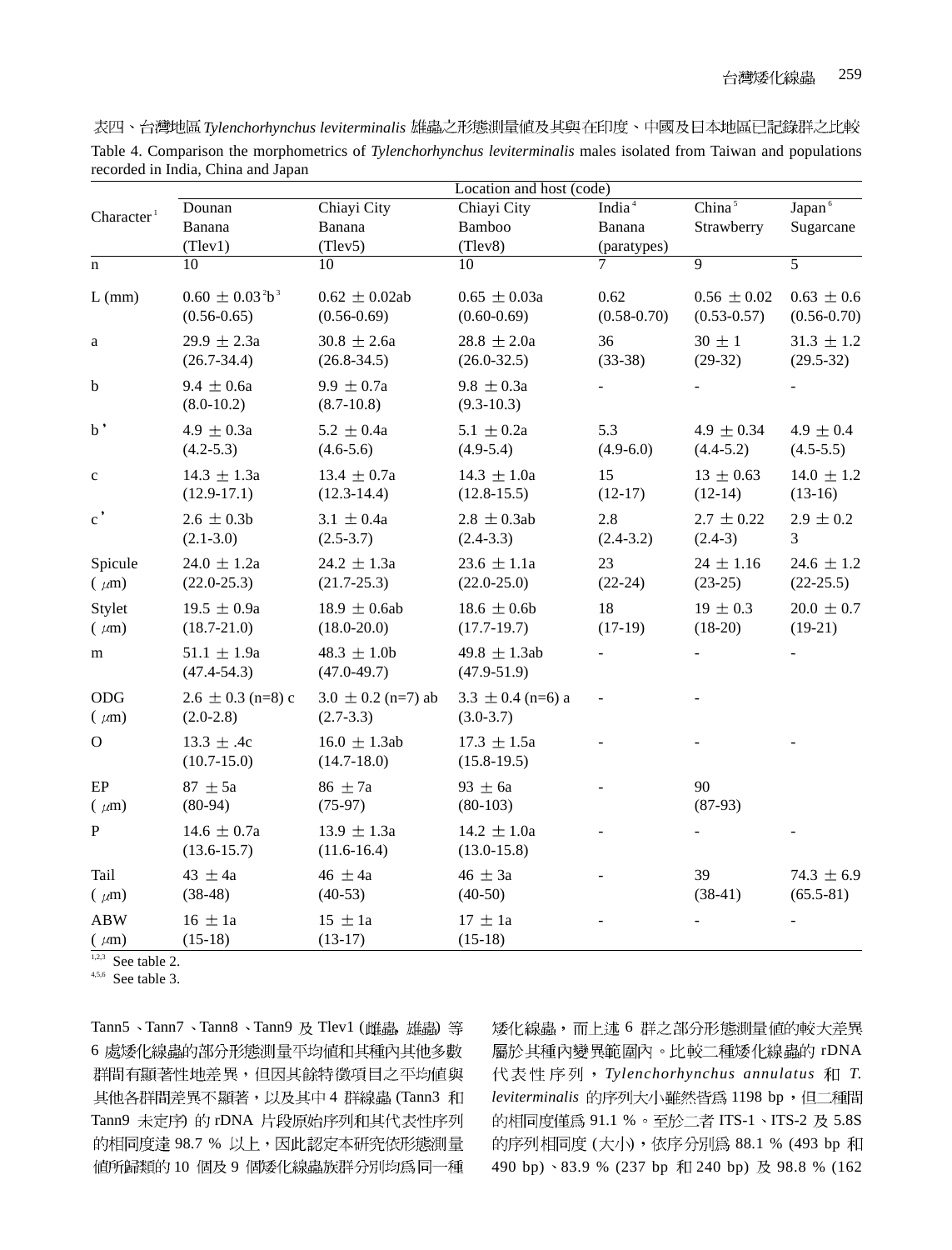bp)。截至目前, GenBank (NCBI, National center for biotechnology information, U.S.) 序列資料庫中, 總計登 錄 7 種矮化線蟲, 其中 5 種矮化線蟲為其 28S 或 18S 基因的部分序列資料,其用途主要在線蟲屬以上分類 層級的親緣演化(phylogenetics) 分析<sup>(24)</sup>, 而本研究為首 次登錄 T. annulatus 和 T. leviterminalis 的 rDNA 片段序 列資料,可做爲該二種矮化線蟲的分子標誌。

在本研究中,由台灣地區所分離鑑定的 10個 T. *annulatus*  國夏威夷 (Hawaii) 的餘模標本 (Paralectotypes) 群相當 接近,但是後者的範圍較小,但皆在供試族群的測量 值範圍內;和美國路易斯安那(Louisiana) 群的各項測 量平均值相較,本研究所測數據與之更為吻合,其原 因可能和線蟲樣本數的多寡有關,故此次發表之測量 值更具代表性。另和林氏<sup>16</sup>先前在台灣地區水稻田所 *T. martini* (= *T. annulatus*)  $\mathbb{W}\triangle$  (  $\text{\textdegree{}}$  n=20, L=0.6-0.7 mm, a=30-33, b=4.3-5.5, c=13-15, V=55-57 %, Stylet length= 0.016-0.020 mm) Fielding 氏<sup>®</sup> 於鏡檢約 8 萬隻 T. annulatus 蟲體中,未 發現雄蟲,而本研究從10個供試族群中亦未檢視到雄 蟲,此一結果和雌蟲生殖系統中缺少受精囊的情形頗 為相符。

在 T. leviterminalis 的鑑定上, 台灣地區 9 群供試 族群和印度的副模標本 (paratypes) 群及中國大陸南京 地區的鑑定群比對,顯示供試族群的V項平均值明顯較 小外 (51.2-52.3 vs. 54), 其餘各項測量值間的差異不明 顯;供試族群與日本者之比對,二者的 V 項平均值相 當接近 (51.2-52.3 vs. 52.9), 但前者的ODG項平均值普 遍較大,唯 Tlev5 和日本群頗相近 (2.6 μm vs. 2.5 μm) ;另供試族群的 EP 項平均値比日本者小 (84-94 µm vs. 100.2 μm) · T. leviterminalis 雄蟲相當普遍, 3個供 試群和副模標本群間只有 a 項的平均値,存在較大差 異(28.8-30.8 vs. 36),至於供試族群與中國大陸和日本 的鑑定群相較,只有 Tail 項的平均值,存有較大差異 (43-46 μm vs. 39 μm vs. 74.3 μm), 但其中日本群的尾 部長度明顯超出許多。

經由較多供試群的形態測量值,和其中部分群的 rDNA 片段序列相同度的綜合比較,本研究已對台灣地 區此二種矮化線蟲的形態變異範圍已有了更確切的認 知,但和餘模標本、副模標本及部分國外鑑定的比較 群比較顯示, 其部分測量值間仍存在若干不同程度的 差異,而此不確定的差異究竟是因世界不同地區的地 理環境或作物種類不同所影響,抑或是檢視樣本的數 量及測量方法等不同原因所致,則有待進一步澄清; 但經由分析更多矮化線蟲種類的rDNA片段序列資料,

輔佐了解形態上可允許之差異範圍,將幫助我們以後 形態鑑定的工作。

#### 謝 辭。

本研究承行政院農業委員會動植物防疫檢疫局計 畫經費補助;農委會農業藥物毒物試驗所蘇秋竹副研 究員和李祈益先生提供掃描式電子顯微鏡之相關儀器 和技術指導;本所農藝組試驗統計研究室呂椿棠助理 研究員協助數據統計分析,特致謝忱。

## 引用文獻 (LITERATURE CITED)

- 1. Bridge, J. 1986. *Tylenchorhynchus dubius* In: C.I.H. Descriptions of Plant-parasitic Nematodes. Set 4, No. 51. Commonwealth Institute of Parasitology, St. Albans, England. 4 pp.
- 2. Brzeski, M. W., and Dolinski, C. M. 1998. Compendium of the genus *Tylenchorhynchus* Cobb, 1913 *sensu lato* (Nematoda: Belonolaimidae). Russian J. Nematol. 6: 189-199.
- 3. Chen, D. Y., Ni, H. F., Yen, J. H., Cheng, Y. H., and Tsay, T. T. 2004. Variability within *Xiphinema elongatum* populations in Taiwan. Plant Pathol. Bull. 13: 45-60. (in Chinese with English abstract)
- 4. Chen, D. Y., Ni, H. F., Yen, J. H., Cheng, Y. H., and Tsay, T. T. 2005. Differentiation of the *Xiphinema americanum*-group nematodes *X. brevicollum*, *X. incognitum*, *X. diffusum* and *X. oxycaudatum* in Taiwan by morphometrics and nuclear ribosomal DNA sequences. Nematology 7 : 713-725.
- 5. Chen, D. Y., Chen, R. S., Yen, J. H., Tsay, T. T., and Ni, H. F. 2006. Species of spiral nematode and lance nematode (Nematoda: Hoplolaiminae) identified in Taiwan and Kinmen. Plant Pathol. Bull. 15: 25-38. (in Chinese with English abstract)
- 6. Chen, D. Y., Ni, H. F., Chen, R. S., Yen, J. H., and Tsay, T. T. 2006. Identification of spiral nematode (Nematoda: Rotylenchinae) collected from Taiwan and Kinmen. Plant Pathol. Bull. 15: 153-169. (in Chinese with English abstract)
- 7. Chen, D. Y., Ni, H. F., Yen, J. H., Chen, R. S., and Tsay, T. T. 2006. Distribution of rice root nematode *Hirschmanniella oryzae* and a new recorded *H. mucronata* (Nematoda: Pratylenchidae) in Taiwan. Plant Pathol. Bull. 15: 197-210. (in Chinese with English abstract)
- 8. Fielding, M. J. 1956. *Tylenchorhynchus martini*, a new nematode species found in the sugarcane and rice fields of Louisiana and Texas. Proc. Helminth. Soc. Wash. 23: 47-48.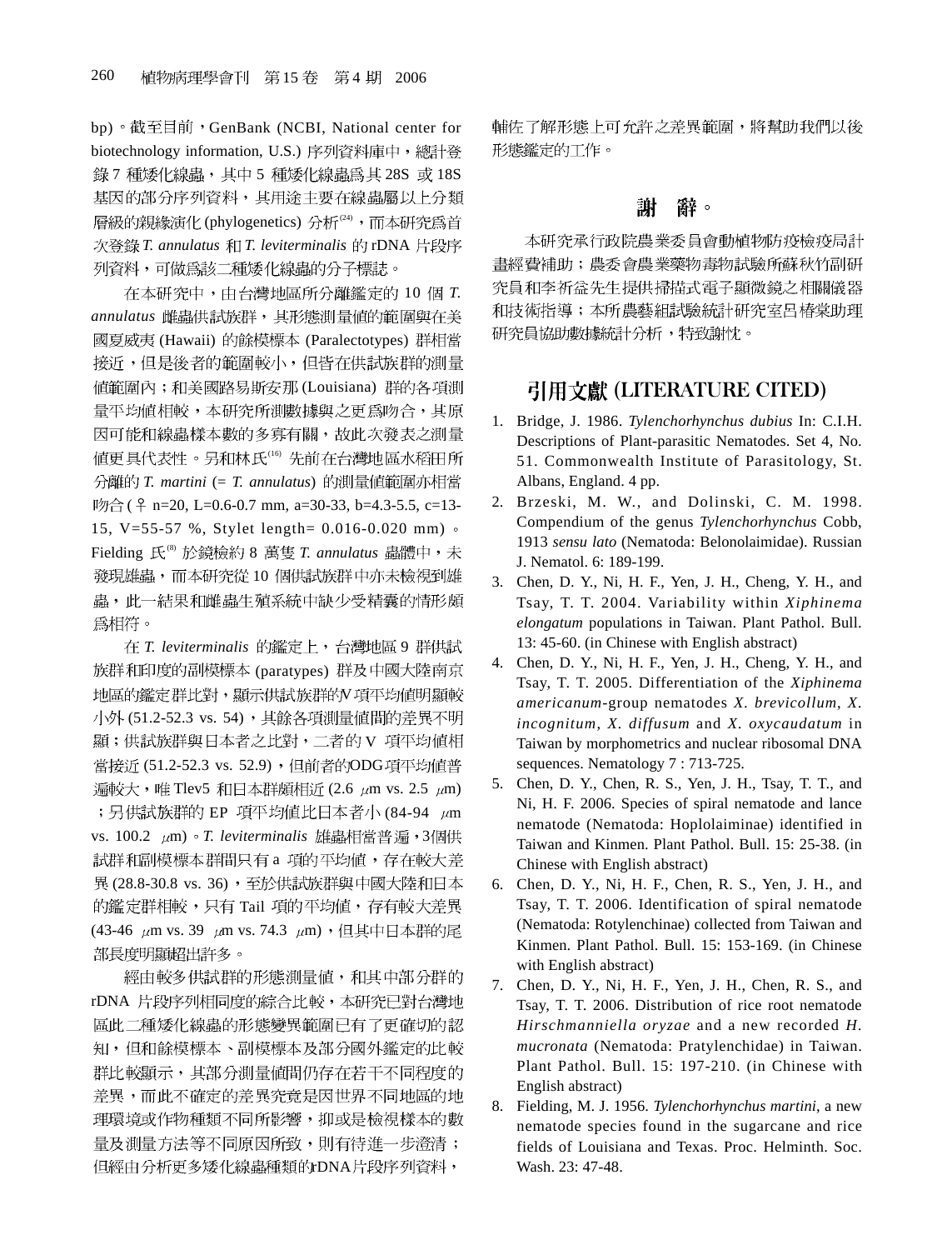- 9. Fortuner, R., and Luc, M. 1987. A reappraisal of Tylenchina (Nemata). 6. The family Belonolaimidae Whitehead, 1960. Rev. Nématol. 10: 183-203.
- 10. Hoste, H., Chilton, N. B., Gasser, R. B., and Beveridge, I. 1995. Differences in the second internal transcribed spacer (ribosomal DNA) between five species of *Trichostrongylus* (Nematoda: Trichostrongylidae). Int. J. Parasitol. 25: 75-80.
- 11. Hoste, H., Chilton, N. B., Beveridge, I., and Gasser, R. B. 1998. Differences in the first internal transcribed spacer of ribosomal DNA among five species of *Trichostrongylus*. Int. J. Parasitol. 28: 1251-1260.
- 12. Hu, C. H., and Chu, H. T. 1964. The nematode investigation in sugarcane field of Taiwan (II). Taiwan Sugar Res. Inst. 33: 63-82. (In Chinese with English abstract)
- 13. Huang, C. S., Tsai, Y. P., Tu, C. C., Lin, Y. Y., and Huang, S. P. 1972. Plant parasitic nematodes in Taiwan, monograph series No. 1. Institute of Botany, Academia Sinica, Taipei, Taiwan, ROC, 61 pp. (In Chinese with English abstract)
- 14. Hung, G.  $-C$ ., Chilton, N. B., Beveridge, I., McDonnell, A., Lichtenfels, J. R., and Gasser, R. B. 1997. Molecular delineation of *Cylicocyclus nassatus* and *C. ashworthi* (Nematoda: Strongylidae). Int. J. Parasitol. 27: 601-605.
- 15. Hung, Y. P., Hung, W. L., and Chen, C. S. 1966. Nematodes parasitic to banana and their distribution in Taiwan. Plant Prot. Bull. 8: 221-226. (In Chinese)
- 16. Lin, Y. Y. 1970. Studies on the rice root parasitic nematodes in Taiwan. Journal of Agriculture and Forestry 19: 63-77.
- 17. Loof, P. A. A. 1974. *Tylenchorhynchus claytoni* In: C.I.H. Descriptions of Plant-parasitic Nematodes. Set 3, No. 39. Commonwealth Institute of Helminthology, St. Albans, England. 2 pp.
- 18. Newton, L. A., Chilton, N. B., Beveridge, I., and Gasser, R. B. 1998. Genetic evidence indicating that *Cooperia surnabada* and *Cooperia oncophora* are one species. Int. J. Parasitol. 28: 331-336.
- 19. Powers, T. O., Todd, T. C., Burnell, A. M., Murray, P.

C. B., Fleming, C. C., Szalanski, A. L., Adams, B. A., and Harris, T. S. 1997. The rDNA internal transcribed spacer region as a taxonomic marker for nematodes. J. Nematol. 29: 441-450.

- 20. Siddiqi, M. R. 1972. *Tylenchorhynchus cylindricus* In: C.I.H. Descriptions of Plant-parasitic Nematodes. Set 1, No. 7. Commonwealth Institute of Helminthology, St. Albans, England. 2 pp.
- 21. Siddiqi, M. R. 1976. *Tylenchorhynchus annulatus* (*T. martini*). In: C.I.H. Descriptions of Plant-parasitic Nematodes. Set 6, No. 85. Commonwealth Institute of Helminthology, St. Albans, England. 4 pp.
- 22. Siddiqi, M. R., Mukherjee, B., and Dasgupta, M. K. 1982. *Tylenchorhynchus microconus* n. sp. *T. crassicaudatus leviterminalis* n. subsp. and *T. coffeae* Siddiqi & Basir, 1959 (Nematoda: Tylenchida). Syst. Parasitol. 4: 257-262.
- 23. Siddiqi, M. R. 1986. Tylenchida, Parasites of plants and insects. Farnham Royal: CAB international, 645 pp.
- 24. Subbotin, S. A., Sturhan,D., Chizhov, V., Vovlas, N., and Baldwin, J. G. 2006. Phylogenetic analysis of Tylenchida Thorne, 1949 as inferred from D2 and D3 expansion fragments of the 28S rRNA gene sequences. Nematology 8: 455-474.
- 25. Talavera, M., Watanabe, T., and Mizukubo, T. 2002. Description of *Tylenchorhynchus shimizui* n. sp. from Paraguay and notes on *T. leviterminalis* Siddiqi, Mukherjee & Dasgupta from Japan (Nematoda: Tylenchida: Telotylenchidae). Syst. Parasitol. 51: 171- 177.
- 26. Tu, C. C., Cheng, Y. S., and Kuo, F. L. 1972. An investigation on cotton nematodes of Taiwan and a preliminary study on the effects of reniform nematode, root-knot nematode and stubby-root nematode on cotton. Plant Prot. Bull. 14: 95-109. (In Chinese with English abstract)
- 27. Vovlas, N., and Cheng, H. 1988. Morpho-anatomy of *Tylenchorhynchus leviterminalis* from the People's Republic of China. Nematol. medit. 16: 149-152.